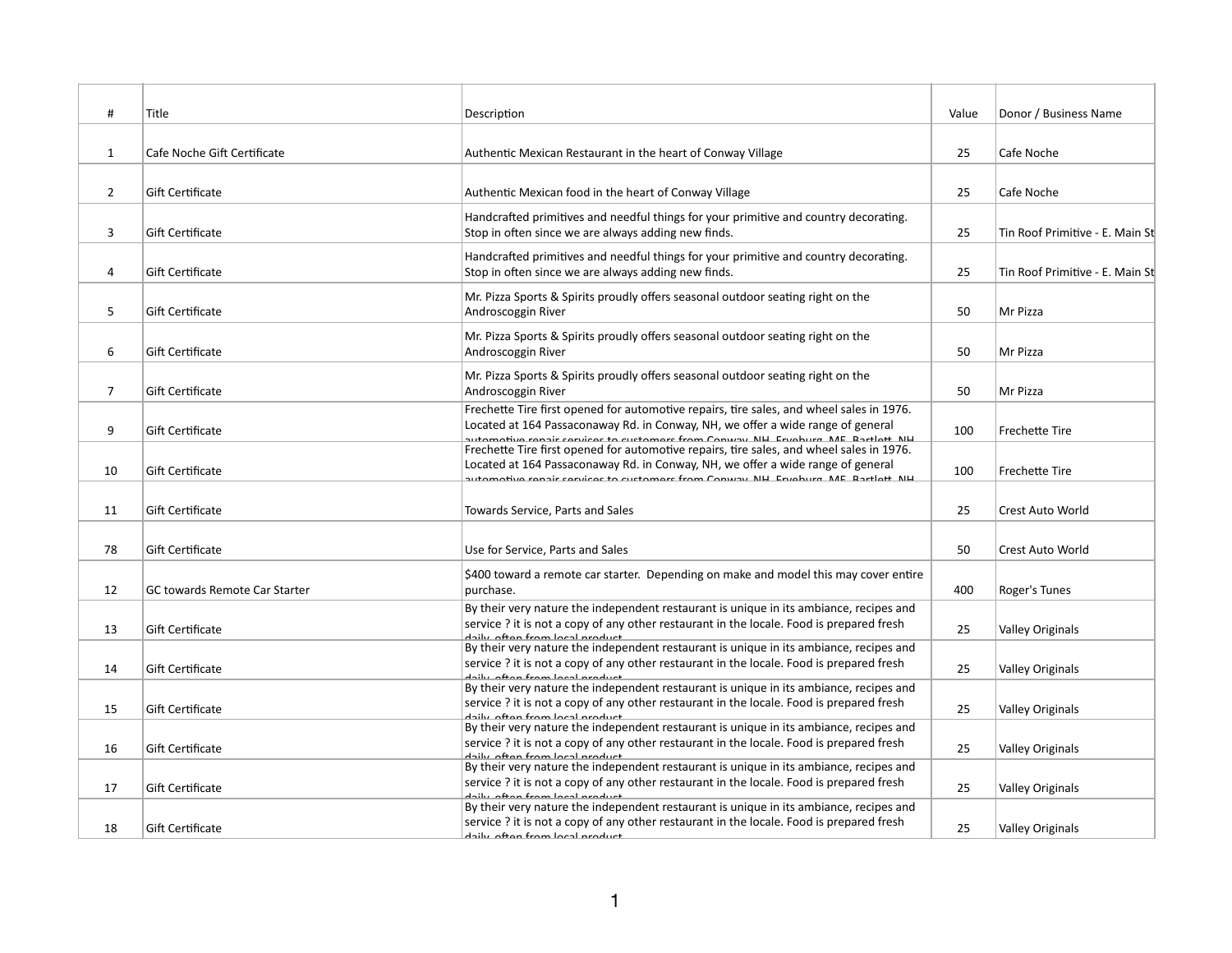| 19 | 40" LED Task                                     | Star Pro, 3 Color Temperature under cabinet lighting.                              | 110 | <b>DW Electrical Contractors</b> |
|----|--------------------------------------------------|------------------------------------------------------------------------------------|-----|----------------------------------|
|    |                                                  |                                                                                    |     |                                  |
| 20 | 24" LED Task                                     | Star Pro, 3 color Temperature under cabinet lighting                               | 69  | <b>DW Electrical Contractors</b> |
| 21 | Gift Certificate                                 | Great music store in Conway NH                                                     | 25  | <b>Revolution Records</b>        |
| 22 | Music on CD - Live at Stone Mountain Arts Center | Local Pianist Dana Cunninghams Live Performance at the Stone Mountain Arts Center. | 20  | Musician                         |
| 23 | House Sign                                       | Custom Made House Sign                                                             | 100 | Gemini Sign & Design             |
| 24 | Gift Certificate                                 | <b>Hair Care</b>                                                                   | 30  | Creative Touch by Sandie         |
| 25 | Gift Certificate                                 | Hair Care                                                                          | 30  | Creative Touch by Sandie         |
| 26 | Men's Haircut                                    |                                                                                    | 18  | Junes Barber Shop                |
| 27 | <b>Mens Haircut</b>                              |                                                                                    | 18  | Junes Barber Shop                |
| 28 | <b>Mens Haircut</b>                              |                                                                                    | 18  | Junes Barber Shop                |
| 29 | Men's Haircut                                    |                                                                                    | 18  | Junes Barber Shop                |
| 30 | Massage                                          | One hour massage - call for appointment                                            | 90  | Tamara Wood                      |
| 31 | Oil Change                                       |                                                                                    | 50  | Kevin's Automotive               |
| 32 | Oil Change                                       |                                                                                    | 50  | Kevin's Automotive               |
| 33 | Gift Certificate                                 |                                                                                    | 10  | Glen Beverage                    |
| 34 | Gift Certificate                                 |                                                                                    | 10  | Glen Beverage                    |
| 35 | <b>Gift Certificate</b>                          |                                                                                    | 10  | Glen Beverage                    |
| 36 | <b>Mens Haircut</b>                              |                                                                                    | 20  | Steph's Stylin' Studio           |
| 37 | <b>Womans Haircut</b>                            |                                                                                    | 32  | Steph's Stylin' Studio           |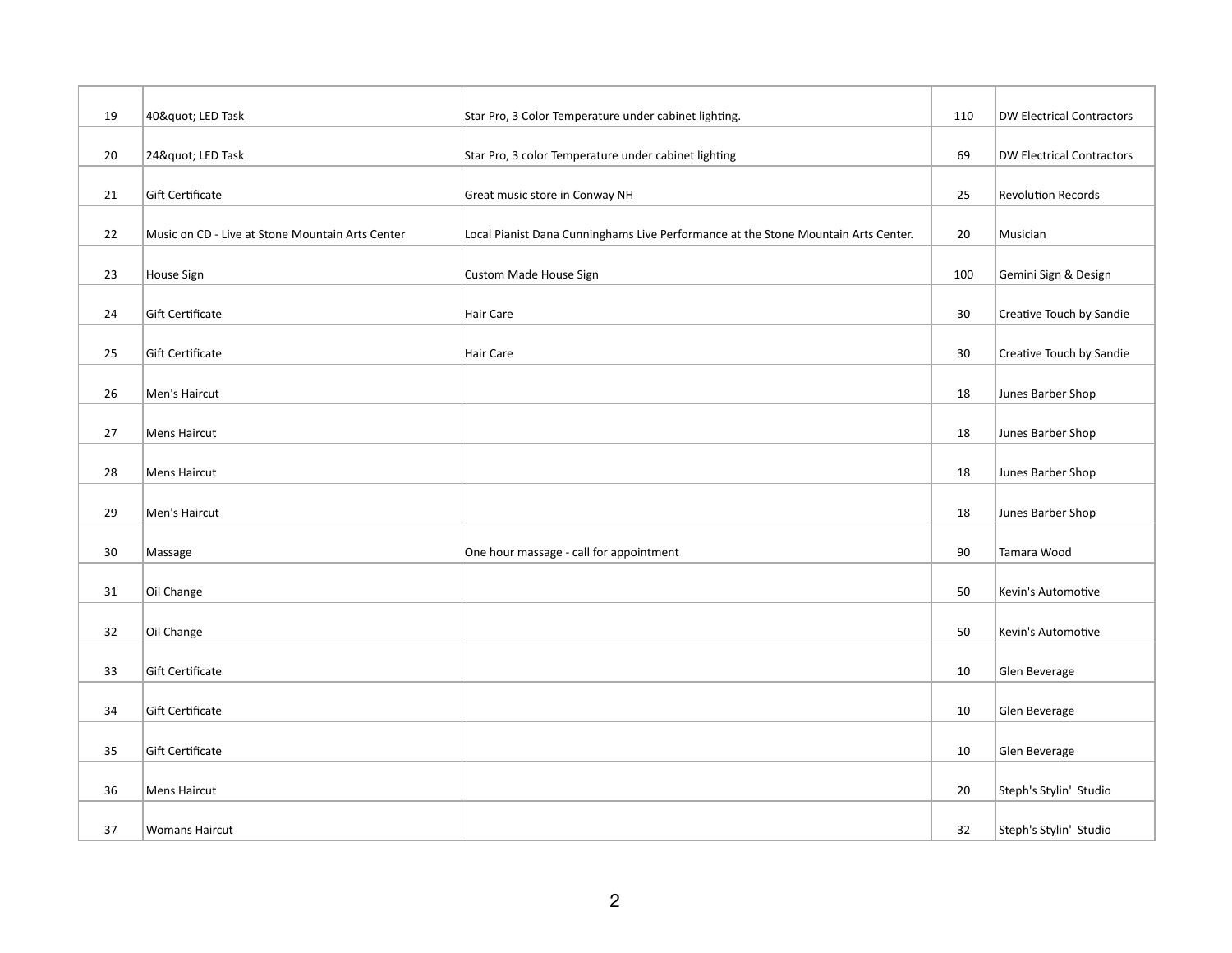| 38 | Gift Certificate              |                                                                                                                                          | 25  | Cigar Shenanigans            |
|----|-------------------------------|------------------------------------------------------------------------------------------------------------------------------------------|-----|------------------------------|
| 39 | VIP Auto Care Club Membership | 1 Yr. membership - Free synthetic oil changes, air conditioning service, inspection sticker,<br>and discounts on several other services. | 209 | Auto Care Plus               |
| 40 | Washburn Guitar               | Spruce top mahogany sides and back, Die cast chrome tuners, engineered fret-board.<br>Comes with hard-shell case.                        | 250 | Randy Guida Residential Mort |
| 41 | Miniature Golf                | Token for 2 rounds at Pirates Cove                                                                                                       | 20  | Comfort Inn                  |
| 42 | Miniature Golf                | Token for 2 rounds at Pirates Cove                                                                                                       | 20  | Comfort Inn                  |
| 43 | Miniature Golf                | Tokens for 2 rounds at Pirates Cove                                                                                                      | 20  | Comfort Inn                  |
| 44 | Miniature Golf                | Tokens for 2 rounds of golf at Pirates Cove                                                                                              | 20  | Comfort Inn                  |
| 45 | Book on CD                    | Biography of Thomas Edison by Edmund Morris. Great account of one of Americas great<br>inventors. 25 hours.                              | 60  | Kennedy Insurance Agency     |
| 46 | Book on CD                    | Biography of Walter Cronkite, known as The Most Trusted Man in America by Douglas<br>Brinkley. 12 hours                                  | 20  | Kennedy Insurance Agency     |
| 47 | Book on CD                    | Inside Camp David, by Michael Giorgione. Great history of presidential behavior at the<br>this great presidential retreat. 8 hours.      | 35  | Kennedy Insurance Agency     |
| 48 | Book on CD                    | NYPD Red 3, by James Patterson. Great thriller featuring NY Citys elite task force. 7<br>hours                                           | 20  | Kennedy Insurance Agency     |
| 49 | Gift Certificate              |                                                                                                                                          | 25  | J-Town Deli & Country Store  |
| 50 | Gift Certificate              |                                                                                                                                          | 25  | J-Town Deli & Country Store  |
| 51 | Gift Certificate              |                                                                                                                                          | 25  | J-Town Deli & Country Store  |
| 52 | Gift Certificate              |                                                                                                                                          | 25  | J-Town Deli & Country Store  |
| 53 | Book on CD                    | Make Me by Lee Child. Jack Reacher thriller about a missing private detective in a small<br>corrupt town. 14 hours.                      | 20  | Kennedy Insurance Agency     |
| 54 | Book on CD                    | Franklin and Winston, by Jon Meagham. Account of the relationship between these two<br>leaders during World War II. 13 Hours.            | 25  | Kennedy Insurance Agency     |
| 55 | Book on CD                    | The Men Who United the States. by Simon Winchester. Account of Americas early<br>explorers, inventors, and builders. 14 hours.           | 20  | Kennedy Insurance Agency     |
| 56 | Book on CD                    | The Reagan I Knew by William F. Buckley JR. Buckleys account of the long friendship with<br>the Reagans. 6 Hours.                        | 20  | Kennedy Insurance Agency     |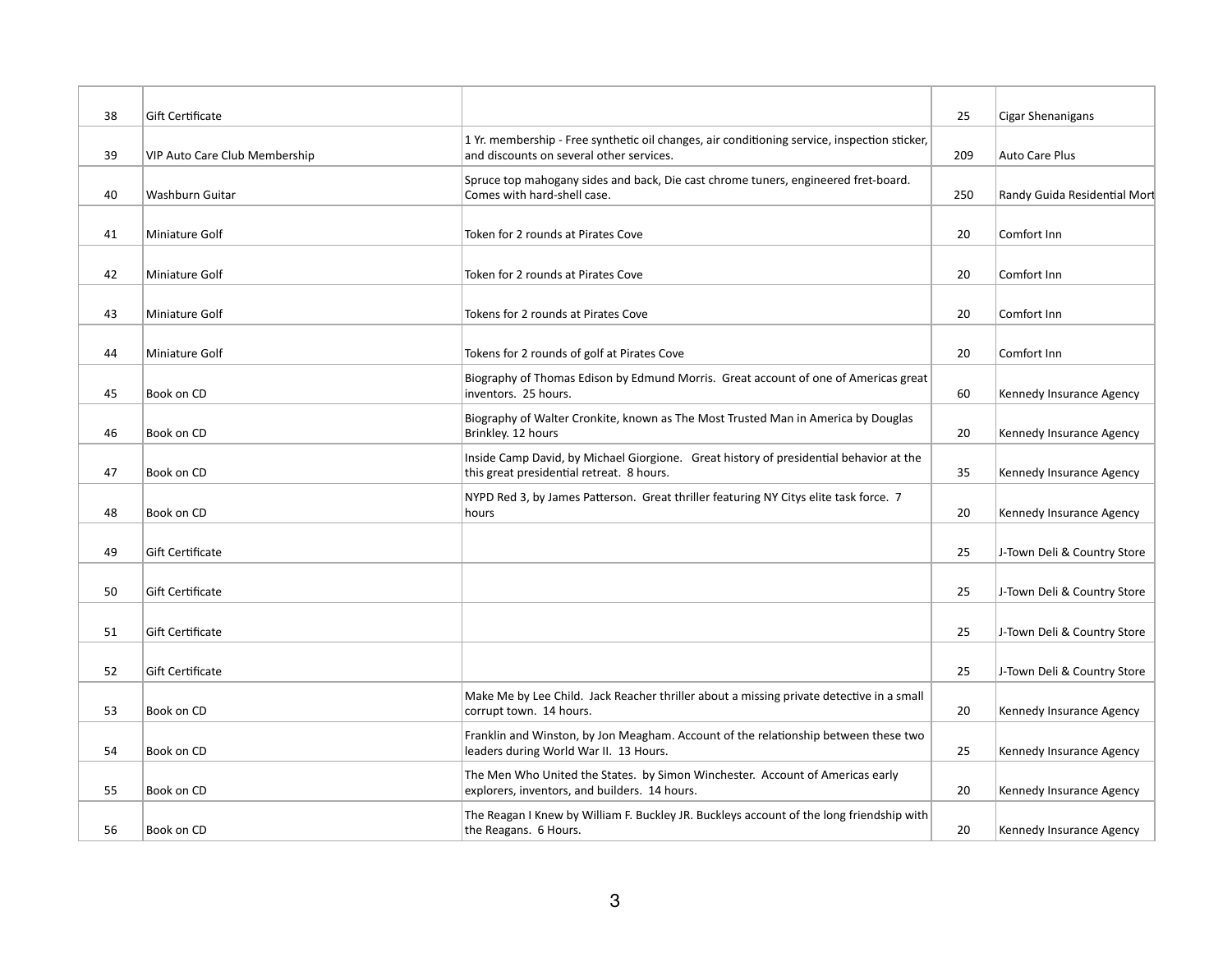| 57 | Book on CD                        | Charlie Wilsons War by George Crile. An account of a Texas congressmans support of<br>the Afghan Freedom Fighters of the early 1980s. 12 hours. | 30 | Kennedy Insurance Agency     |
|----|-----------------------------------|-------------------------------------------------------------------------------------------------------------------------------------------------|----|------------------------------|
| 58 | Book on CD                        | Absolute Power by David Baldacci. A burglar witnesses a crime involving the president<br>of the United States. 19 hours.                        | 25 | Kennedy Insurance Agency     |
| 59 | Book on CD                        | Long Road to Mercy by David Baldacci. FBI agent Atlee Pint investigates a dead mule<br>and missing rider at the Grand Canyon. 11 Hours.         | 40 | Kennedy Insurance Agency     |
| 60 | Book on CD                        | Big Fella by Jane Leavy. Great biography of colorful baseball player Babe Ruth. 23<br>hours.                                                    | 25 | Kennedy Insurance Agency     |
| 61 | Book on CD                        | 3 Jack Reacher short stories by Lee Child. Too Much Time, Small Wars, Not a Drill. 8<br>hours                                                   | 15 | Kennedy Insurance Agency     |
| 62 | Book on CD                        | Rain on the Dead by Jack Higgins. Great Sean Dillon thriller involving Algaeda terrorists.<br>8 hours.                                          | 10 | Kennedy Insurance Agency     |
| 63 | Book on CD                        | The Russia Hoax, by Gregg Jarrett. The illicit scheme to frame Donald Trump. 8 hours.                                                           | 35 | Kennedy Insurance Agency     |
| 64 | Book on CD                        | Live Free of Die by Sean Hannity. Hannitys look at those who would reverse American<br>tradition and freedom. 11 hours.                         | 35 | Kennedy Insurance Agency     |
| 65 | Book on CD                        | The Greater Journey by David McCullough. The story of many future famous Americans<br>spending their early years in 1800s Paris. 17 hours.      | 50 | Kennedy Insurance Agency     |
| 66 | Book on CD                        | 3 Jack Reacher short stories by Lee Child. Small Wars, Not a Drill and To Much Time. 8<br>hours.                                                | 15 | Kennedy Insurance Agency     |
| 67 | Music on CD                       | Silent Night by Dana Cunningham, Local Pianist. Great Christmas Collection.                                                                     | 20 | Musician                     |
| 68 | Music on CD                       | Dancing At The Gate by Local pianist Dana Cunningham. Great contemplative collection.                                                           | 20 | Musician                     |
| 69 | Music on CD                       | Above The Field By local pianist Dana Cunningham. Great Collection of Hymns.                                                                    | 20 | Musician                     |
| 70 | Book on CD                        | Against All Enemies by Tom Clancy. International Thriller that Tom Clancy does so well.                                                         | 15 | Kennedy Insurance Agency     |
| 71 | 1 Hour Massage                    | Gift certificate for 1 hour massage; must use by Sept. 2022                                                                                     | 90 | Kneaded Relief Therapeutic M |
| 72 | Kiwanis Passport to Entertainment | Coupons to restaurants, attractions, and more here in Mount Washington Valley.                                                                  | 39 | Kiwanis Club                 |
| 73 | Kiwanis Passport                  | Coupons to restaurants, attractions, and more here in Mount Washington Valley.                                                                  | 39 | Kiwanis Club                 |
| 74 | Kiwanis Passport                  | Coupons to restaurants, attractions, and more here in Mount Washington Valley.                                                                  | 39 | Kiwanis Club                 |
| 75 | Kiwanis Passport                  | Coupons to restaurants, attractions, and more here in Mount Washington Valley.                                                                  | 39 | Kiwanis Club                 |
|    |                                   |                                                                                                                                                 |    |                              |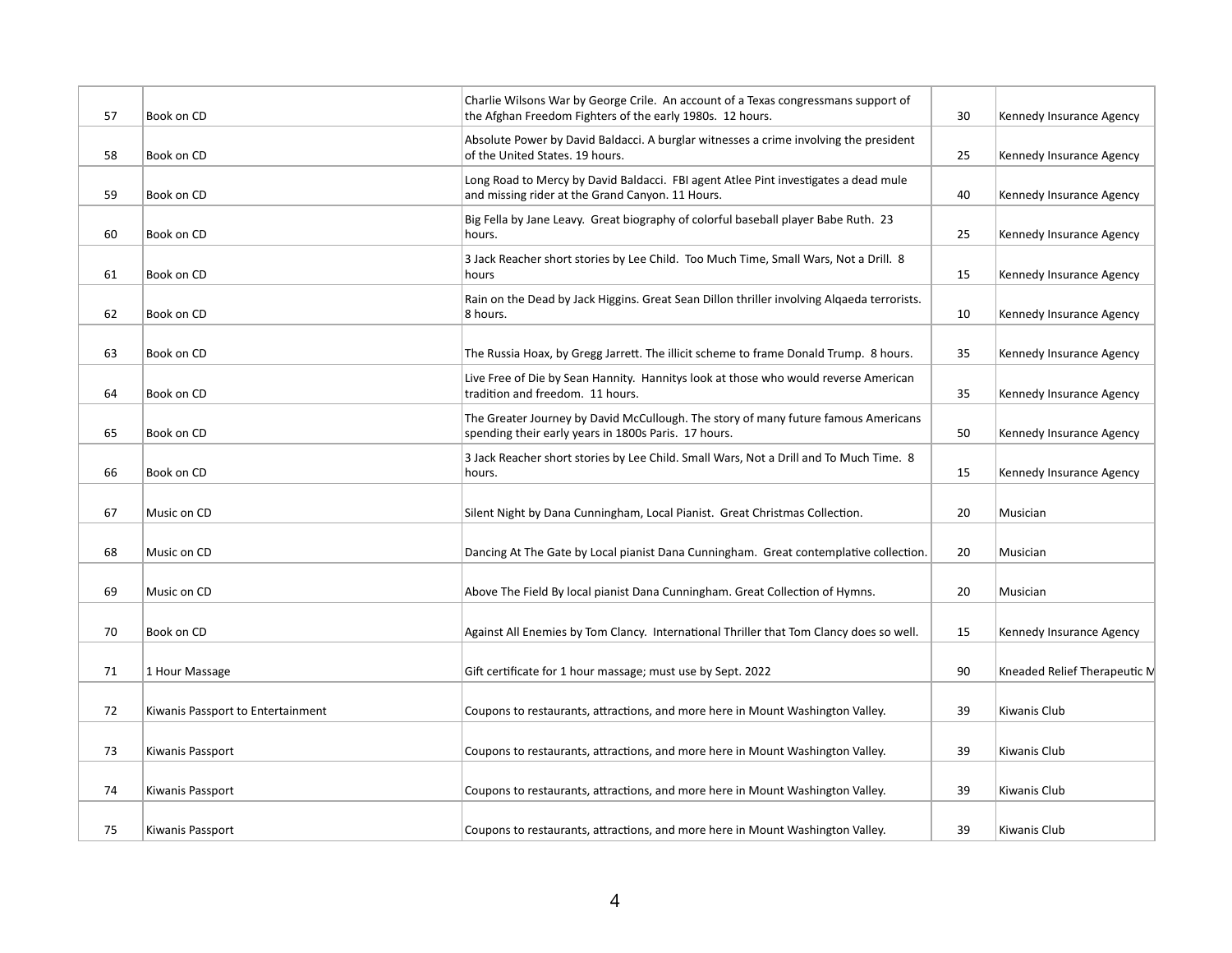| 76 | Silver Dollar         | American Eagle Silver Dollar - 2015 uncirculated.           | 40  | Kennedy Insurance Agency      |
|----|-----------------------|-------------------------------------------------------------|-----|-------------------------------|
| 77 | Silver Dollar         | American Eagle Silver Dollar. 2015 Uncirculated.            | 40  | Kennedy Insurance Agency      |
| 79 | Puzzle                | I Love New England puzzle                                   | 18  | <b>White Mountain Puzzles</b> |
| 80 | Puzzle                | Friends in Winter puzzle                                    | 18  | <b>White Mountain Puzzles</b> |
| 81 | Puzzle                | New Hampshire puzzle                                        | 18  | <b>White Mountain Puzzles</b> |
| 82 | Puzzle                | I Love Music puzzle                                         | 18  | <b>White Mountain Puzzles</b> |
| 83 | Puzzle                | The Curse of Blackwood Noll puzzle                          | 18  | White Mountain Puzzles        |
| 85 | Print on Canvass      | Swift River Bridge in Fall                                  | 65  | Brenda Drew Photography       |
| 86 | Canvas Print          | North Conway Country Club in Summer                         | 65  | Brenda Drew Photography       |
| 87 | White Mountain Puzzle | 1000 piece puzzle - Local Bookstore                         | 18  | Anonymous                     |
| 88 | White Mountain Puzzle | 1000 piece puzzle - Forest Lake                             | 18  | Anonymous                     |
| 89 | White Mountain Puzzle | 1000 Piece puzzle - Cinque Terre, Italy                     | 18  | Anonymous                     |
| 90 | White Mountain Puzzle | 1000 Piece Puzzle - Great Paintings                         | 18  | Anonymous                     |
|    |                       |                                                             |     |                               |
| 91 | Oil & Filter          | 1 case of NAPA conventional oil and 1 pro select oil filter | 65  | NAPA - Redstone               |
| 92 | Oil & Filter          | 1 Case of NAPA conventional Oil and 1 Pro Select Oil Filter | 65  | NAPA - Redstone               |
| 93 | Oil and Filter        | 1 Case of NAPA Conventional Oil and 1 Pro Select Oil Filter | 65  | NAPA - Redstone               |
| 94 | Oil and Filter        | 1 Case of NAPA Conventional Oil and 1 Pro Select Oil Filter | 65  | NAPA - Redstone               |
| 95 | <b>Bark Mulch</b>     | 3 Yards of bark mulch delivered within a 10 mile radius.    | 170 | Eastern Green Landscape       |
| 96 | Gift Certificate      | Full Service Salon and Spa                                  | 15  | Debony Salon                  |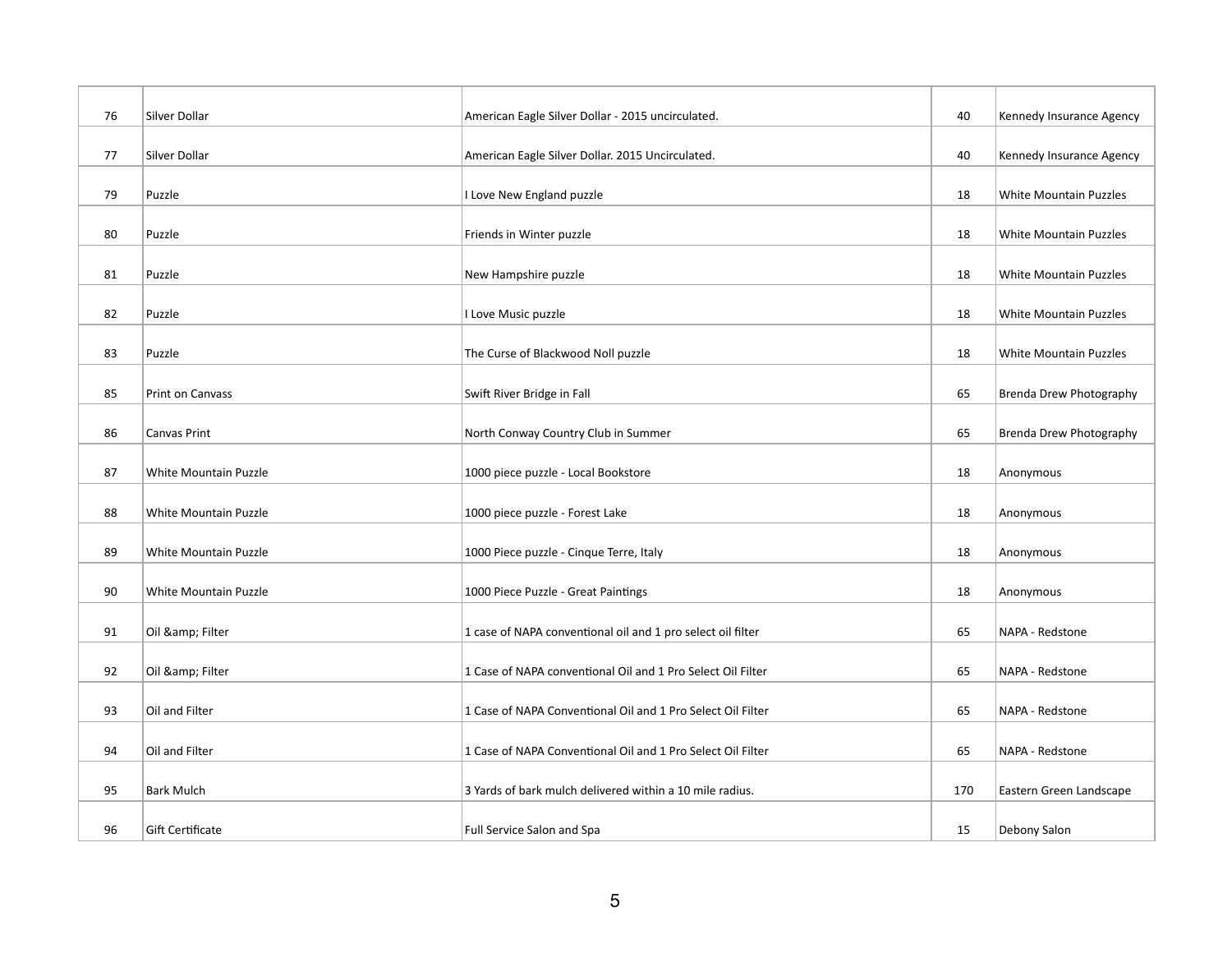| 97  | Gift Certificate                 | Salon and Spa                                                                          | 15 | Debony Salon                |
|-----|----------------------------------|----------------------------------------------------------------------------------------|----|-----------------------------|
| 98  | Gift Certificate                 | Wildcat Inn and Tavern, Jackson, NH                                                    | 50 | <b>Intervale Benefits</b>   |
| 99  | <b>Gift Certificate</b>          | Red Parka Pub, Glen NH                                                                 | 50 | <b>Intervale Benefits</b>   |
| 100 | Gift Card                        | Great Food and Drinks. Come on down.                                                   | 25 | Applebees                   |
| 101 | Gift Certificate                 | Great Food and Drinks!                                                                 | 25 | Applebees                   |
| 102 | Gift Card                        | For lessons or concerts.                                                               | 25 | Mountain Top Music Center   |
| 103 | Gift Certificate                 | Enjoy Pizza with all the fixings. Rt. 41, West Ossipee NH                              | 25 | White Lake Pizza            |
| 104 | Gift Card                        | Used for auto parts                                                                    | 25 | O'Reilly Auto Parts         |
| 105 | Gift Certificate                 | No applicable for consignment or on sale items. Use by 11/1/2022.                      | 50 | New Hampshire Country Store |
| 106 | 10 Games Bowling or 2 Hours Golf | Good for 10 games of bowling, open play or 2 hours of golf. Does not apply to leagues. | 40 | Saco Valley Sports Center   |
| 107 | 10 Games Bowling or 2 Hours Golf | Good for 10 games of bowling, open play or 2 hours of golf. Does not apply to leagues. | 40 | Saco Valley Sports Center   |
| 108 | 10 Games Bowling or 2 Hours Golf | Good for 10 games of bowling, open play or 2 hours of golf. Does not apply to leagues. | 40 | Saco Valley Sports Center   |
| 109 | 10 Games Bowling or 2 hours Golf | Good for 10 games of bowling, open play or 2 hours of golf. Does not apply to leagues. | 40 | Saco Valley Sports Center   |
| 110 | Shaws Gift Certificate           | North Conway Supermarket                                                               | 50 | Yankee Appraisals           |
| 111 | Gift Certificate                 |                                                                                        | 25 | Four Your Paws Only         |
| 112 | Gift Certificate                 |                                                                                        | 25 | Four Your Paws Only         |
| 113 | <b>Gift Certificate</b>          |                                                                                        | 25 | Four Your Paws Only         |
| 114 | Gift Certificate                 |                                                                                        | 25 | Four Your Paws Only         |
| 115 | Large Pizza with 1 Topping       | In Conway Village                                                                      | 14 | First Stop Deli             |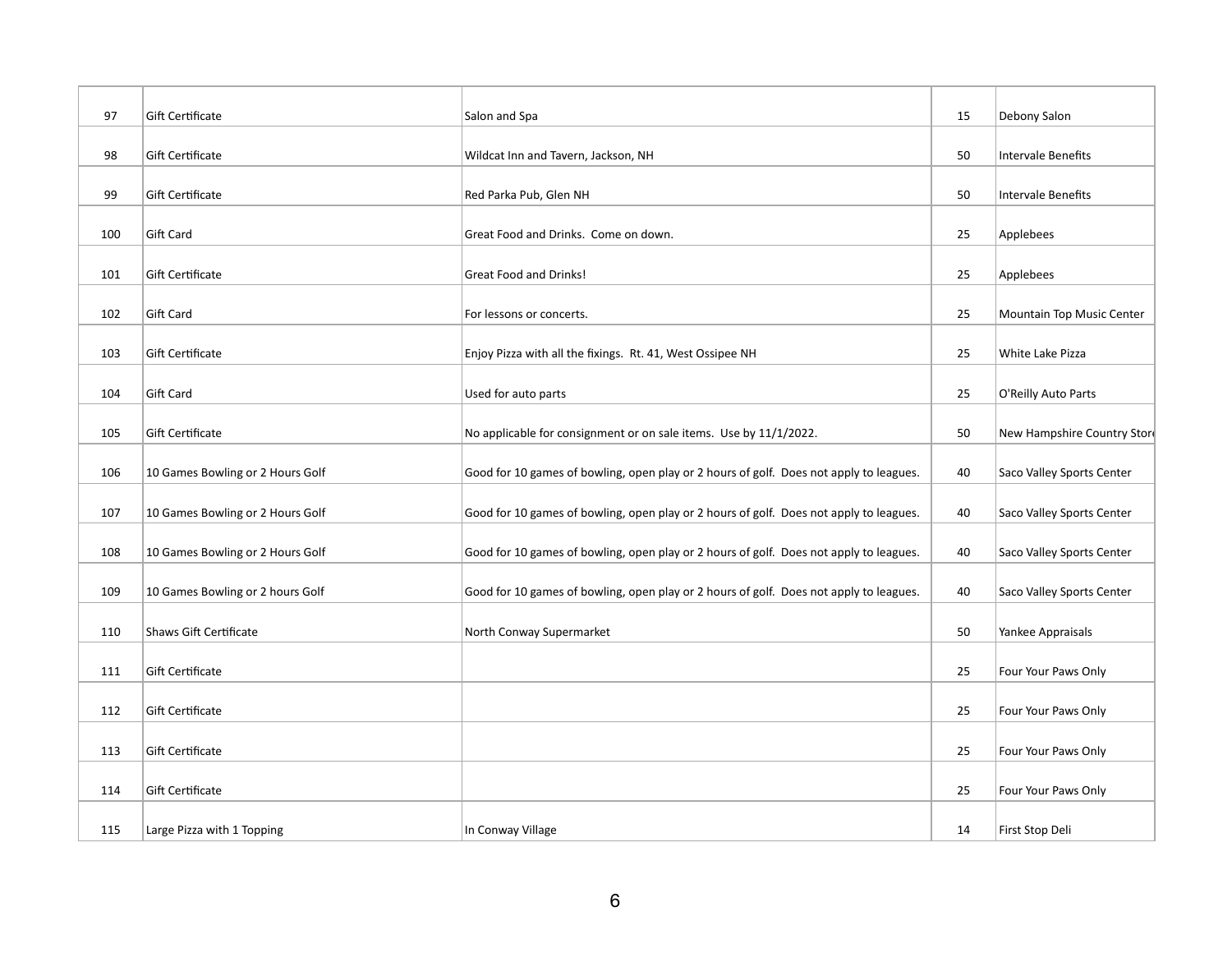| 116 | Large Pizza with 1 Topping         |                                                                           | 14  | First Stop Deli                 |
|-----|------------------------------------|---------------------------------------------------------------------------|-----|---------------------------------|
| 117 | Large Pizza with 1 Topping         |                                                                           | 14  | First Stop Deli                 |
| 118 | Large Pizza with 1 Topping         |                                                                           | 14  | First Stop Deli                 |
| 119 | Large Pizza with 1 Topping         |                                                                           | 14  | First Stop Deli                 |
| 120 | Large Pizza with 1 Topping         |                                                                           | 14  | First Stop Deli                 |
| 121 | Large Pizza with 1 Topping         |                                                                           | 14  | First Stop Deli                 |
| 122 | Large Pizza with 1 Topping         |                                                                           | 14  | First Stop Deli                 |
| 123 | 20 Lb Propane Refill               | Tank not included                                                         | 18  | J D Tool & Hardware             |
| 124 | 20 LB Propane Refill               | Tank not included                                                         | 18  | J D Tool & Hardware             |
|     |                                    |                                                                           |     |                                 |
| 125 | 20 Lb Propane Refill               | Tank not included                                                         | 18  | J D Tool & Hardware             |
| 126 | 20 Lb Propane Refill               | Tank not included                                                         | 18  | J D Tool & Hardware             |
| 127 | Screened Loam                      | 3 Yard load of screened loam delivered within a 20 mile radius of Conway. | 135 | A J Coleman & Sons, Inc.        |
| 128 | Gift Certificate                   |                                                                           | 25  | Ruthie's Flower Shop            |
| 129 | 2 All Day Cross Country Ski Passes | Use in 2021-2022 season.                                                  | 42  | Jackson Ski Touring             |
| 130 | 2 All Day Cross Country Ski Passes | Use in 2021-2022 season                                                   | 42  | Jackson Ski Touring             |
| 131 | 2 All Day Cross Country Ski Passes | use in 2021-2022 season                                                   |     |                                 |
|     |                                    |                                                                           | 42  | Jackson Ski Touring             |
| 132 | 2 All Day Cross Country Ski Passes | Use in 2021-2022 season                                                   | 42  | Jackson Ski Touring             |
| 133 | Jewelry Appraisal                  | 1 hour appraisal of jewelry by certified gem appraiser Lynne MacDonald    | 65  | North Country Fair Jewelers     |
| 134 | Case of Copy Paper                 | 1 full case of copy paper                                                 | 45  | <b>Anchor Business Services</b> |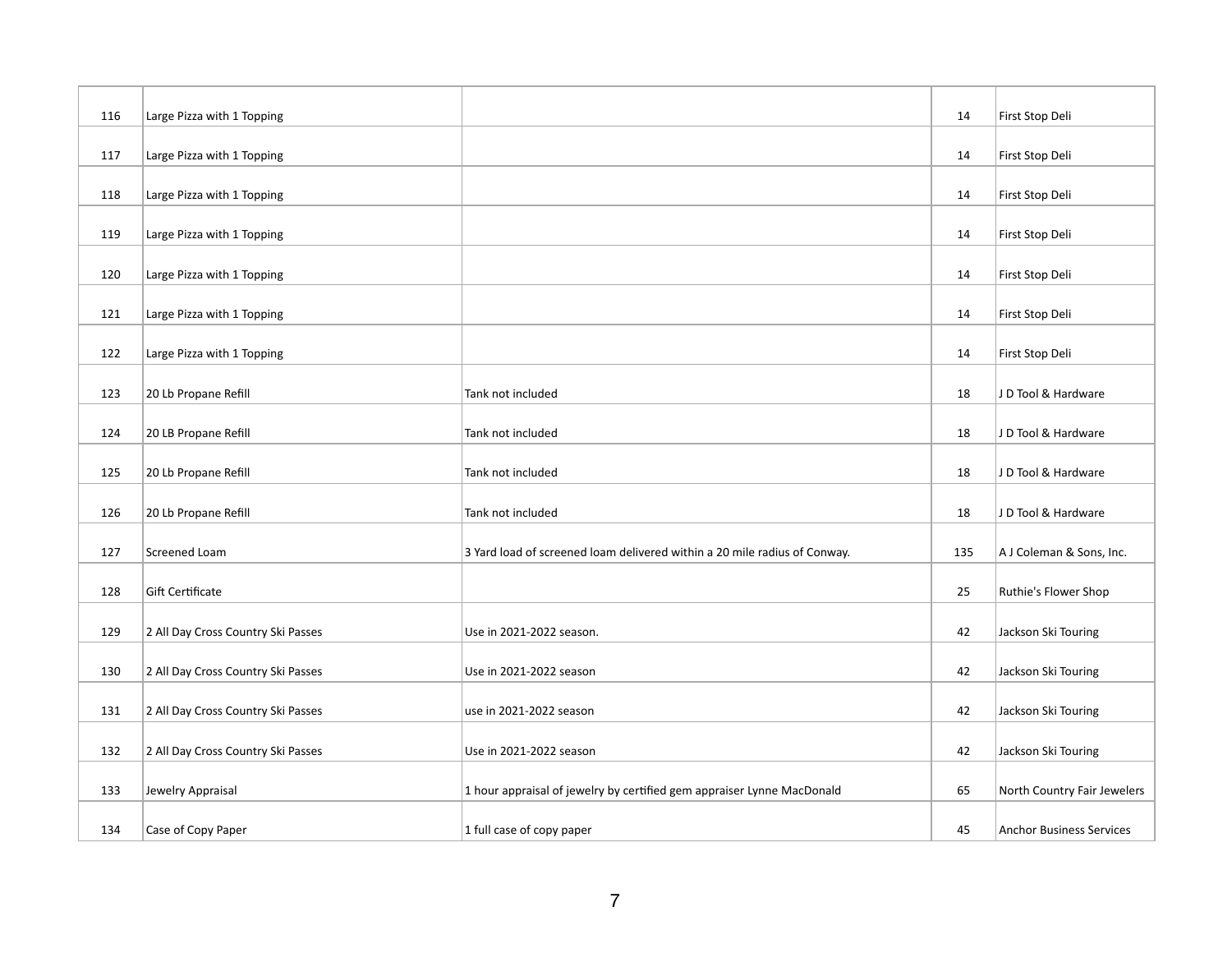| 135 | PGA Pro Golf Lesson              | 45 Minute golf lesson with PGA pro Bob McGraw at Eagle Mountain Golf Course.               | 60  | Bob McGraw - Golf Pro         |
|-----|----------------------------------|--------------------------------------------------------------------------------------------|-----|-------------------------------|
| 136 | Stone Ground Ski Tuning          |                                                                                            | 35  | Bob & Terry's Ski & Sports Ou |
| 137 | One Stone Ground Ski Tuning      |                                                                                            | 35  | Bob & Terry's Ski & Sports Ou |
| 138 | One Stone Ground Ski Tuning      |                                                                                            | 35  | Bob & Terry's Ski & Sports Ou |
| 139 | 18 Holes of Golf for 4 with Cart | 18 hole round for 4 with cart.                                                             | 320 | Eagle Mountain Golf Course    |
| 140 | Gift Certificate                 | Toward all locally crafted lotions, oils, salts and more.                                  | 50  | Fields of Ambrosia            |
| 141 | Gift Certificate                 | Toward all locally crafted lotions, oils, salts and more.                                  | 75  | Fields of Ambrosia            |
| 142 | 2 Theater Tickets                | Two tickets to any M & D Playhouse performance.                                            | 50  | M & D Playhouse               |
| 143 | 2 Theater Tickets                | Two tickets to any M & D Playhouse performance.                                            | 50  | M & D Playhouse               |
| 144 | 2 Theater Tickets                | Two tickets to any M & D Playhouse performance.                                            | 50  | M & D Playhouse               |
| 145 | Gift Certificate                 | Toward locally crafted lotions, oils, salts, soaps and more.                               | 25  | Fields of Ambrosia            |
| 146 | Gift Certificate                 | Toward locally crafted lotions, oils, salts, soaps and more.                               | 100 | <b>Fields of Ambrosia</b>     |
| 147 | 2 Theater Tickets                | Two tickets to any M & D Playhouse production.                                             | 50  | M & D Playhouse               |
| 148 | <b>Sterling Silver Bracelet</b>  | One handmade sterling silver bracelet with bezel set jasper and smokey quartz.             | 345 | North Country Fair Jewelers   |
| 149 | Gift Certificate                 | Delaneys Restaurant Gift Certificate                                                       | 25  | DMC Tree & Landscaping        |
| 150 | Gift Certificate                 | Delaneys Restaurant Gift Certificate                                                       | 25  | DMC Tree & Landscaping        |
| 151 | Gift Certificate                 | Delaneys Restaurant Gift Certificate                                                       | 25  | DMC Tree & Landscaping        |
| 152 | Antique Cameo Pin/Pendant        | Antique hand carved cameo from Italy - setin yellow 14K gold filled pin / pendant<br>combo | 245 | North Country Fair Jewelers   |
| 153 | Gift Certificate                 | Best BBQ and pizza around.                                                                 | 25  | Yankee Smokehouse and Wild    |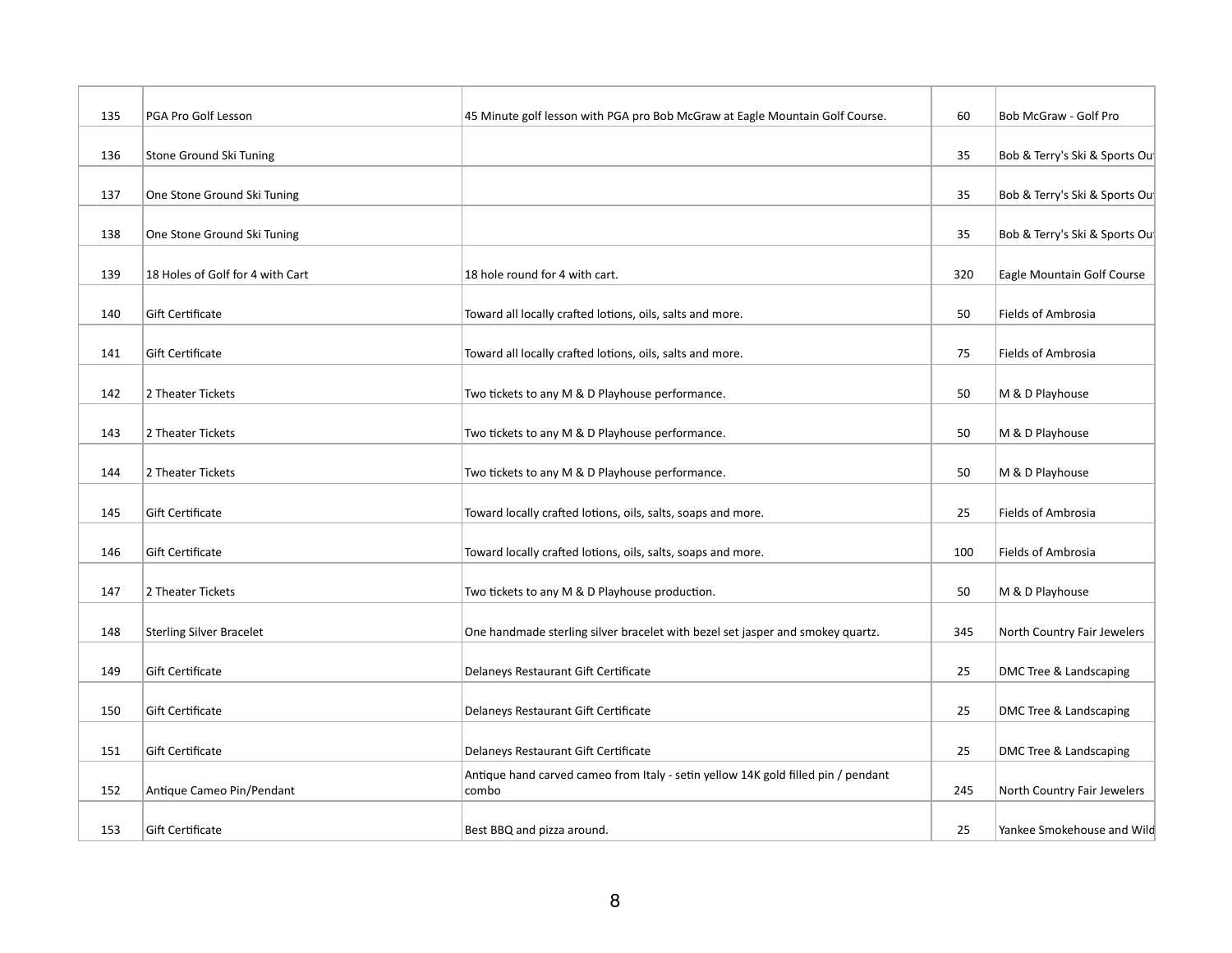| 154 | Gift Certificate                     | Best BBQ and pizza around.                                                    | 25  | Yankee Smokehouse and Wild   |
|-----|--------------------------------------|-------------------------------------------------------------------------------|-----|------------------------------|
| 155 | Gift Certificate                     | Best BBQ and pizza around.                                                    | 25  | Yankee Smokehouse and Wild   |
| 156 | Gift Certificate                     | Gift Certificate                                                              | 25  | Yankee Smokehouse and Wild   |
| 157 | MWV Poster/Map                       | Or 36 x 24 early Valley Poster / Map by White Mountain Puzzles                | 25  | Friends of Rotary            |
| 158 | Colander                             | Commercial 16 quart aluminum 17 diameter colander.                            | 40  | Pete's Restaurant & Equipmer |
| 159 | Heavy Duty Stainless Stock Pot w Lid |                                                                               | 70  | Pete's Restaurant & Equipmer |
| 160 | Gift Certificate                     | for parts or service                                                          | 100 | Northstar Performance        |
| 161 | Gift Certificate                     | Towards parts or service                                                      | 100 | Northstar Performance        |
| 162 | Gift Certificate                     | May be used over multiple visits                                              | 100 | Progressive Autoworks        |
| 163 | Gift Certificate                     | May be used over multiple visits                                              | 100 | Progressive Autoworks        |
| 164 | Gift Certificate                     | May be used over multiple visits                                              | 100 | Progressive Autoworks        |
| 165 | Gift Certificate                     | May be used over multiple visits                                              | 100 | <b>Progressive Autoworks</b> |
| 166 | Gift Certificate                     |                                                                               | 25  | Lobster Trap                 |
| 167 | Gift Certificate                     |                                                                               | 25  | Lobster Trap                 |
| 168 | San Miguel Candle Lamp               | Mosaic glass reed diffuser, antique bronze iron tray, 2 glass votive candles. | 50  | Anonymous                    |
| 169 | Gift Certificate                     | Next to Sea Dogs                                                              | 25  | Underground Bakery & Cafe    |
| 170 | Gift Certificate                     |                                                                               | 50  | Jerry's Furniture            |
| 171 | Gift Certificate                     |                                                                               | 50  | Jerry's Furniture            |
| 172 | Gift Certificate                     |                                                                               | 50  | Jerry's Furniture            |
|     |                                      |                                                                               |     |                              |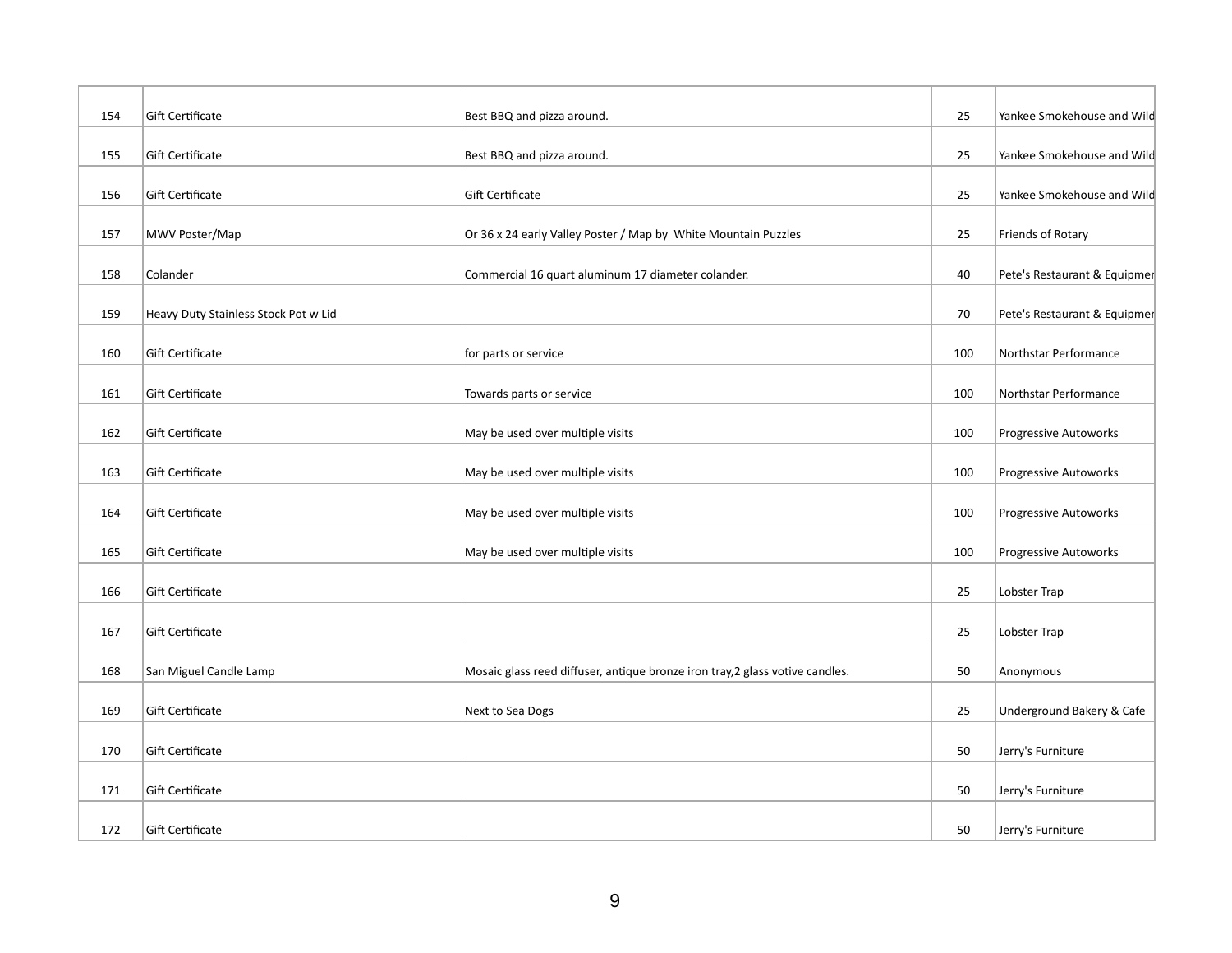| 173 | Gift Certificate                |                                                                                                                      | 50  | Jerry's Furniture             |
|-----|---------------------------------|----------------------------------------------------------------------------------------------------------------------|-----|-------------------------------|
|     |                                 |                                                                                                                      |     |                               |
| 174 | Screened Loam                   | 3 Yards of screened loam delivered within a 10 mile radius                                                           | 132 | L. A. Drew, Inc.              |
| 175 | 3/4 Crushed Gravel With Asphalt | Great for driveways! 7 Yds. of crushed gravel delivered within a 10 mile radius.                                     | 185 | L. A. Drew, Inc.              |
| 176 | Weber Grill                     | Spirit II E210                                                                                                       | 419 | Lucy Hardware                 |
| 177 | Gift Certificate                |                                                                                                                      | 10  | Bea's Cafe                    |
| 178 | Gift Certificate                |                                                                                                                      | 10  | Bea's Cafe                    |
| 179 | Gift Certificate                |                                                                                                                      | 10  | Bea's Cafe                    |
| 180 | Gift Certificate                |                                                                                                                      | 10  | Bea's Cafe                    |
| 8   | Gift Certificate                | Center Conway, NH                                                                                                    | 50  | Cobble Pond Farms - Center C  |
| 84  | Puzzle                          | First Kiss puzzle                                                                                                    | 18  | <b>White Mountain Puzzles</b> |
| 181 | Golf for 4                      | Midweek greens fees with cart.                                                                                       | 260 | North Conway Country Club     |
|     |                                 |                                                                                                                      |     |                               |
| 182 | Gift Certificate                | Admission for 2 at any future White Mt. Musical Arts event.                                                          | 60  | White Mountain Musical Arts   |
| 183 | Gift Certificate                | Admission for 2 at any future White Mt. Musical Arts event.                                                          | 60  | White Mountain Musical Arts   |
| 184 | Gift Certificate                | One night stay at Riviera Beach Resort w/ Breakfast. Cape Cod, Mass. Valid June,<br>September, or October 2022 only. | 299 | Red Jacket Mountain View Re   |
| 185 | Gift Certificate                |                                                                                                                      | 50  | House to Home by Chick Lum    |
| 186 | Melissa & Dave Stuffed Moose    | Great conversation piece or wonderful gift for a child.                                                              | 110 | Anonymous                     |
| 187 | Oil Change & Tire Rotation      | Oil change up to 5 quarts conventional oil and a tire rotation.                                                      | 30  | Midas Auto Service            |
| 188 | Oil Change & Tire Rotation      | Oil change up to 5 quarts conventional oil and a tire rotation.                                                      | 30  | Midas Auto Service            |
| 189 | 15 Minute Phone Reading         |                                                                                                                      | 45  | Sara Moore - Enlightened Hor  |
|     |                                 |                                                                                                                      |     |                               |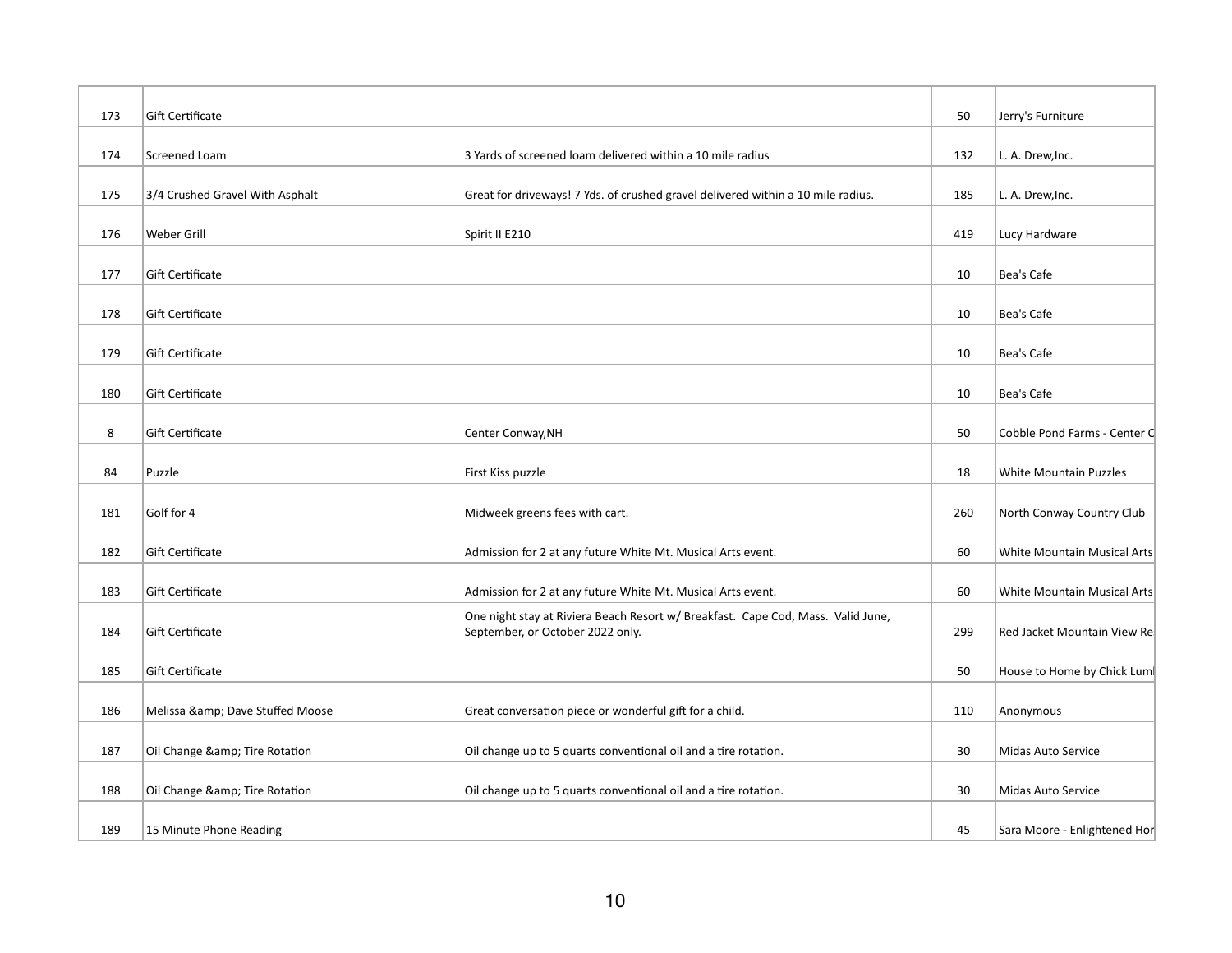| 190 | 9 Holes of Golf w Cart               | 2022 season                                                                                    | 96  | Hale's Location Golf Course   |
|-----|--------------------------------------|------------------------------------------------------------------------------------------------|-----|-------------------------------|
| 191 | 9 Holes of Golf w Cart for 2         | 2022 Season                                                                                    | 96  | Hale's Location Golf Course   |
| 192 | Oil Change & Tire Rotation           | Oil change up to 5 quarts conventional oil and a tire rotation.                                | 30  | Midas Auto Service            |
| 193 | <b>Women's Hair Cut</b>              | With Ashley. Please call for appt.                                                             | 30  | The Pleasant Image Hair Salor |
| 194 | 1 Midweek Night Stay                 | Weeknight stay for a family of 4. . Not valid on weekends, July, August or Holiday<br>Periods. | 150 | The Glen House                |
| 195 | <b>Carhart Sweatshirt</b>            | Rain defender sweatshirt, Gray, Size Large, with quarter zip front.                            | 60  | Conway Embroidery & Screen    |
| 196 | Gift Certificate                     |                                                                                                | 25  | McSherry's Nursery            |
| 197 | Oil Change & Tire Rotation           | Oil change up to 5 quarts conventional oil and a tire rotation.                                | 30  | Midas Auto Service            |
| 198 | Shampoo / Cut / Blow-dry             | Shampoo, haircut, blow dry with Barbara Maffei                                                 | 30  | Wavelengths                   |
| 199 | Shampoo / Cut / Blow Dry             | With Laurie Ramsay                                                                             | 30  | Wavelengths                   |
| 200 | 4 Tickets to Christmas At The Castle | Good for the dates 11/20-11/21, 12/26-12/28. 10am-4pm *Call to reserve your date<br>and time.  | 80  | Castle in the Clouds          |
| 201 | Gift Certificate                     | Towards jewelry                                                                                | 50  | North Country Fair Jewelers   |
| 202 | Gift Certificate                     | Toward jewelry                                                                                 | 50  | North Country Fair Jewelers   |
| 203 | Gift Certificate                     | Toward Jewelry or repairs. Celebrating 52 Years!                                               | 30  | North Country Fair Jewelers   |
| 204 | Gift Certificate                     | Toward jewelry and repairs. Celebrating our 52nd year!                                         | 30  | North Country Fair Jewelers   |
| 205 | Gift Certificate                     | Toward jewelry and repairs. Celebrating our 52nd year!                                         | 30  | North Country Fair Jewelers   |
| 206 | Gift Certificate                     | Toward jewelry and repairs. Celebrating our 52nd year!                                         | 30  | North Country Fair Jewelers   |
| 207 | Passport to Entertainment Book       | Book of discount coupons for entertainment throughout the valley.                              | 39  | Kiwanis Club                  |
| 208 | Passport to Entertainment            | Book of discount coupons for entertainment throughout the valley.                              | 39  | Kiwanis Club                  |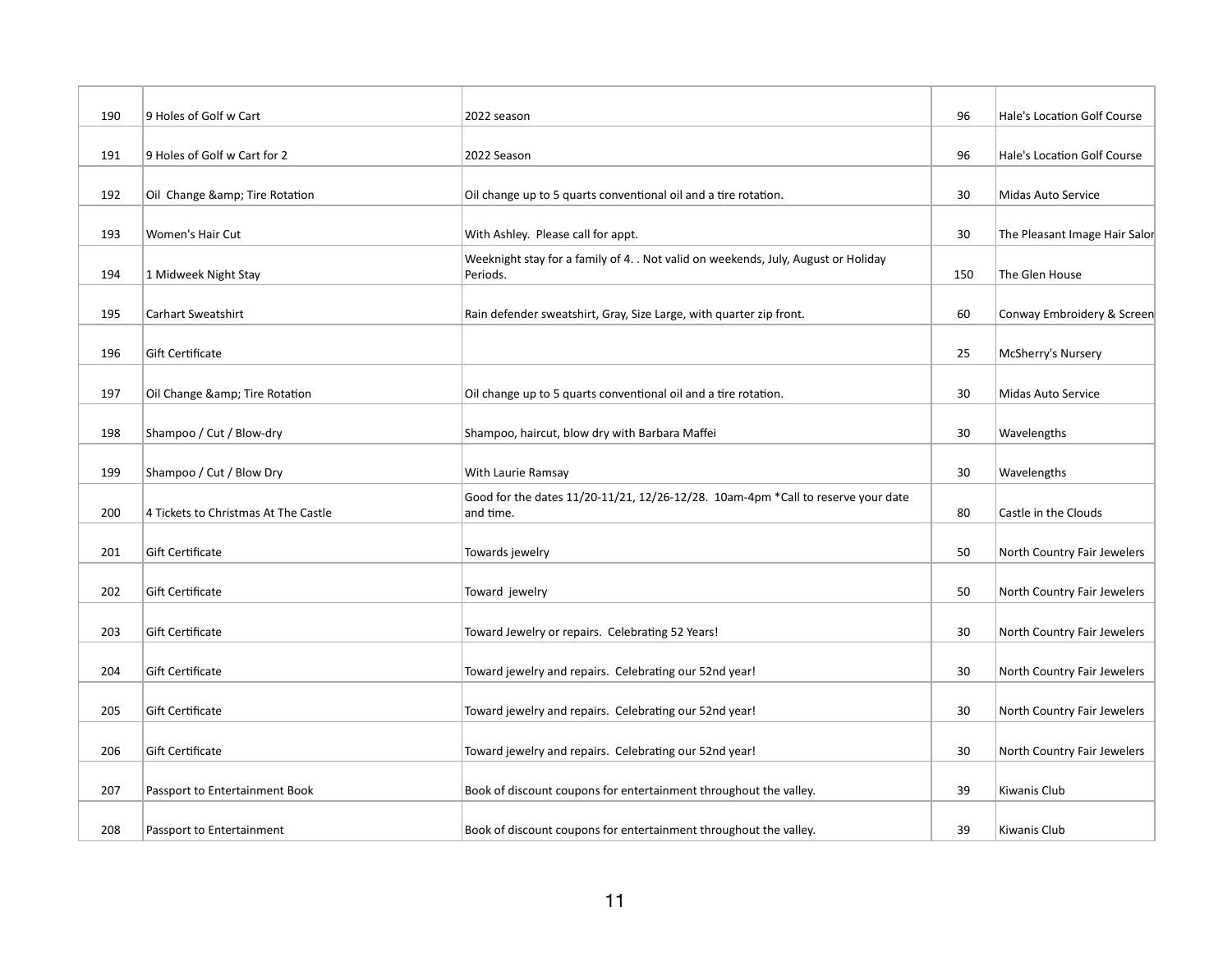| 209 | Passport to Entertainment | Book of discount coupons for entertainment throughout the valley. | 39 | Kiwanis Club                 |
|-----|---------------------------|-------------------------------------------------------------------|----|------------------------------|
| 210 | Passport to Entertainment | Book of discount coupons for entertainment throughout the valley. | 39 | Kiwanis Club                 |
|     |                           |                                                                   |    |                              |
| 211 | Gift Card                 | Car Wash and Wax                                                  | 25 | Conserve Car Wash            |
| 212 | <b>Gift Card</b>          | 1 Wash and Wax                                                    | 25 | Conserve Car Wash            |
| 213 | <b>Gift Card</b>          | 1 Wash and Wax                                                    | 25 | Conserve Car Wash            |
| 214 | Gift Card                 | 1 wash and wax                                                    | 25 | Conserve Car Wash            |
| 215 | Gift Card                 | 1 Car Wash & Wax                                                  | 25 | Conserve Car Wash            |
| 216 | <b>Gift Card</b>          | 1 Car Wash & Wax                                                  | 25 | Conserve Car Wash            |
| 217 | Gift Card                 | 1 Car Wash & Wax                                                  | 25 | Conserve Car Wash            |
|     |                           |                                                                   |    |                              |
| 218 | <b>Gift Card</b>          | 1 Car Wash and Wax                                                | 25 | Conserve Car Wash            |
| 219 | 15 Minute Phone Reading   |                                                                   | 45 | Sara Moore - Enlightened Hor |
| 220 | Hannaford Gift Card       |                                                                   | 25 | Jim and Karen Umberger       |
| 221 | Hannaford Gift Card       |                                                                   | 25 | Jim and Karen Umberger       |
| 222 | Hannaford Gift Card       |                                                                   | 25 | Jim and Karen Umberger       |
| 223 | Hannaford Gift Card       |                                                                   | 25 | Jim and Karen Umberger       |
| 224 | Hannaford Gift Card       |                                                                   | 25 | Jim and Karen Umberger       |
| 225 | Hannaford Gift Card       |                                                                   | 25 | Jim and Karen Umberger       |
|     |                           |                                                                   |    |                              |
| 226 | Hannaford Gift Card       |                                                                   | 25 | Jim and Karen Umberger       |
| 227 | Hannaford Gift Card       |                                                                   | 25 | Jim and Karen Umberger       |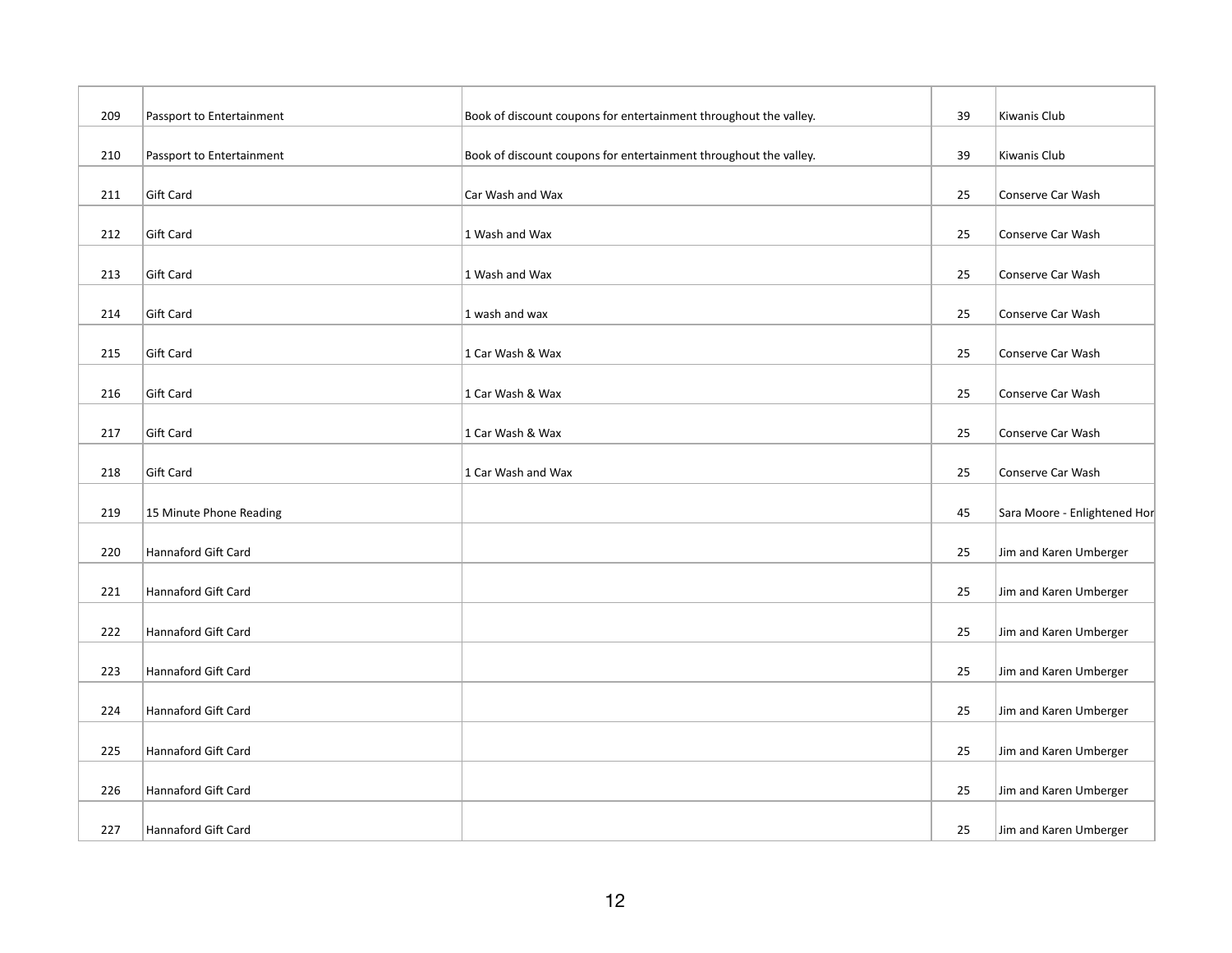| 228 | Backcountry Ski Poster                | Custom framed Maple Villa ski poster 19 x 27 by Backcountry Alliance                                                  | 195 | Vintage Frameworks           |
|-----|---------------------------------------|-----------------------------------------------------------------------------------------------------------------------|-----|------------------------------|
| 229 | 1 Gallon Maple Syrup                  | Make good pancakes great with real maple syrup.                                                                       | 50  | Carolyn's Valley Tailor Shop |
| 230 | 5' x 8' Astoria                       | Wool braided rug (A522), Color - Green Grass and Made in New England.                                                 | 350 | J & J Floorcovering          |
| 231 | Gift Certificate                      | Dues for one year for new member of North Conway Rotary Club. A great opportunity to<br>join a great group of people. | 180 | Carolyn's Valley Tailor Shop |
| 232 | Boyds Bear Plush 13" Tree Topper      | Gold and White bear angel for top of Christmas Tree - Plush 13                                                        | 20  | Friends of Rotary            |
| 233 | 2' x 3' Black & White Print           | Silhouette of woman with eagle and cougar (southwest theme)                                                           | 25  | Friends of Rotary            |
| 234 | Chinese Knick-Knack Stand             | Round (15 diameter) Knick-Knack stand, dark wood, decorative carved base.                                             | 40  | Friends of Rotary            |
| 235 | Cake Stand                            | White metal cake stand for 9 - 10 inch pie or cake. Decorative plastic beads on stand.                                | 20  | Friends of Rotary            |
| 236 | Framed Autumn Photo                   | Framed Autumn Photo                                                                                                   | 30  | Friends of Rotary            |
| 237 | Gift Card                             | Christmas Tree Shop Gift Card                                                                                         | 50  | Friends of Rotary            |
| 238 | Amazon Gift Card                      |                                                                                                                       | 50  | Friends of Rotary            |
| 239 | 2 Cook Books / Travel                 | 1) Anthony Bourdain World of Travel 2) Christopher Kimball Milkstreet - Cookish                                       | 70  | Friends of Rotary            |
| 240 |                                       |                                                                                                                       | 40  |                              |
|     | Wooden Buddah                         | Sitting Happy Buddah - Lawn ornament or decoration - 10H x 12W x 8D                                                   |     | Friends of Rotary            |
| 241 | Gift Card to Moat Mountain Restaurant |                                                                                                                       | 25  | DMC Tree & Landscaping       |
| 242 | Gift Card to Moat Mountain Restaurant |                                                                                                                       | 25  | DMC Tree & Landscaping       |
| 243 | Gift Card to Moat Mountain Restaurant |                                                                                                                       | 25  | DMC Tree & Landscaping       |
| 244 | Gift Card to Moat Mountain Restaurant |                                                                                                                       | 25  | DMC Tree & Landscaping       |
| 245 | Gift Card to Moat Mountain Restaurant |                                                                                                                       | 25  | DMC Tree & Landscaping       |
| 246 | Gift Card to Irving                   |                                                                                                                       | 25  | DMC Tree & Landscaping       |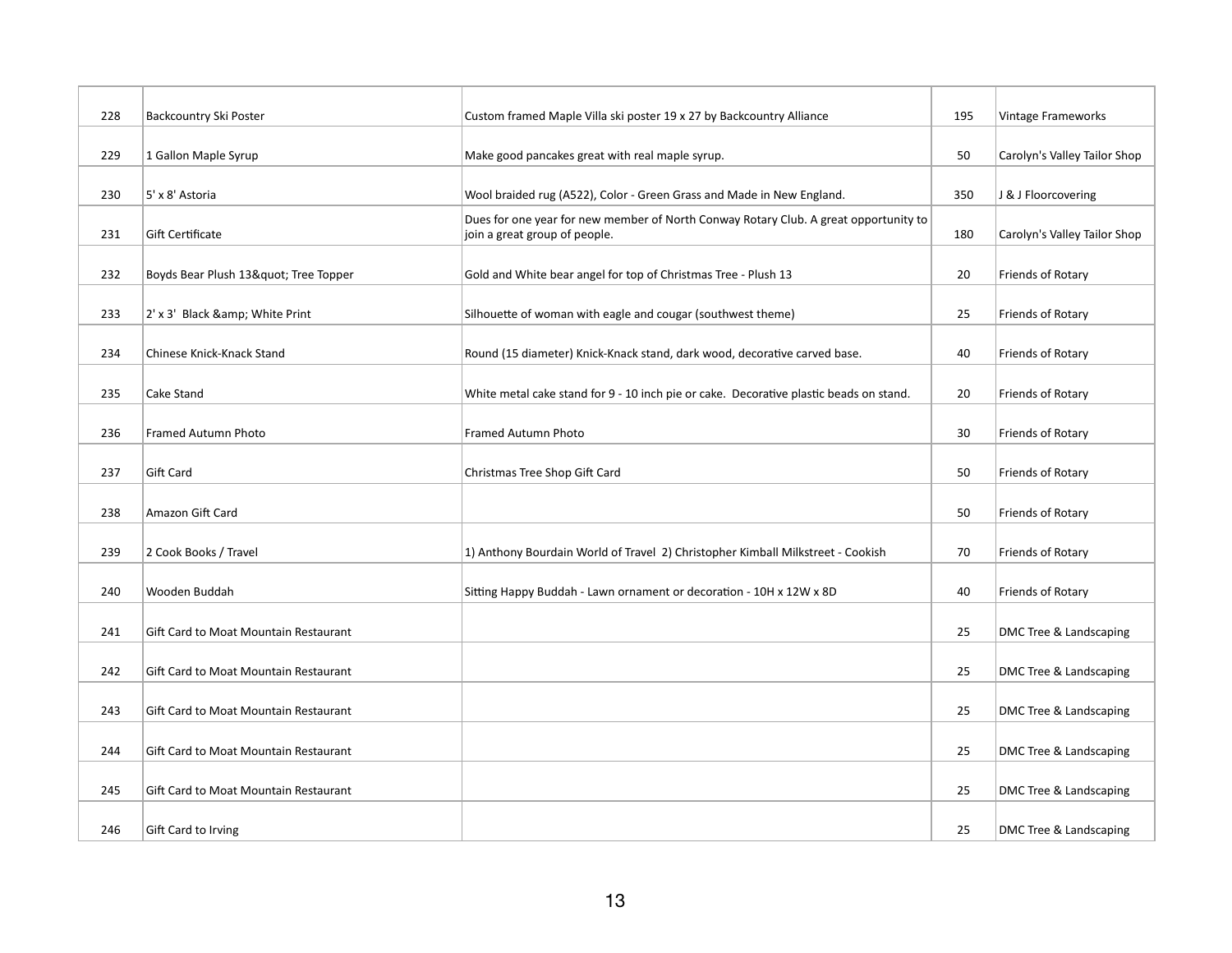| 247 | Irving Gift Card                                   |                                                                                                              | 25  | DMC Tree & Landscaping         |
|-----|----------------------------------------------------|--------------------------------------------------------------------------------------------------------------|-----|--------------------------------|
|     |                                                    |                                                                                                              |     |                                |
| 248 | Irving Gift Card                                   |                                                                                                              | 25  | DMC Tree & Landscaping         |
| 249 | Delaney's Restaurant Gift Card                     |                                                                                                              | 25  | DMC Tree & Landscaping         |
| 250 | Fitbit Flex 2                                      | Fitness wristband, exercise, sleep + water resistant.                                                        | 99  | Friends of Rotary              |
| 251 | Gift Certificate                                   |                                                                                                              | 50  | Vito Marcello's Italian Bistro |
| 252 | Gift Certificate                                   |                                                                                                              | 50  | Vito Marcello's Italian Bistro |
| 253 | Gift Certificate to Vito Marcello's Italian Bistro |                                                                                                              | 50  | Intervale Benefits             |
| 254 | Gift Certificate                                   | Towards Interior / Exterior Detail                                                                           | 250 | Profile Subaru                 |
| 255 | Gift Certificate                                   | Excludes shipping UPS & US Postal Service                                                                    | 25  | The UPS Store                  |
| 256 | Gift Certificate                                   | Excludes shipping UPS & US Postal Service                                                                    | 25  | The UPS Store                  |
| 257 | Gift Certificate                                   | Excludes shipping UPS & US Postal Service                                                                    | 25  | The UPS Store                  |
| 258 | Gift Certificate                                   | Excludes shipping UPS & US Postal Service                                                                    | 25  | The UPS Store                  |
| 259 | Amazon Gift Card                                   |                                                                                                              | 25  | Charles Taylor                 |
| 260 | Amazon Gift Card                                   |                                                                                                              | 25  | Charles Taylor                 |
| 261 | Amazon Gift Card                                   |                                                                                                              | 25  | Charles Taylor                 |
| 262 | Amazon Gift Card                                   |                                                                                                              | 25  | Charles Taylor                 |
| 263 | One Year Family Membership Pkg.                    | Includes XL Tee Shirt, Cotopaxi Backpack                                                                     | 80  | Mt Washington Observatory      |
| 264 | 14kt Gold Pendant + 18" Chain                      | Heart pendant w/ 4 picture inserts, 18 14kt gold lux chain. Bring locket to Tim who will<br>insert pictures. | 805 | Jewelry by Tim and Friends     |
| 265 | Gift Certificate                                   | Toward purchase of any item.                                                                                 | 75  | Jewelry by Tim and Friends     |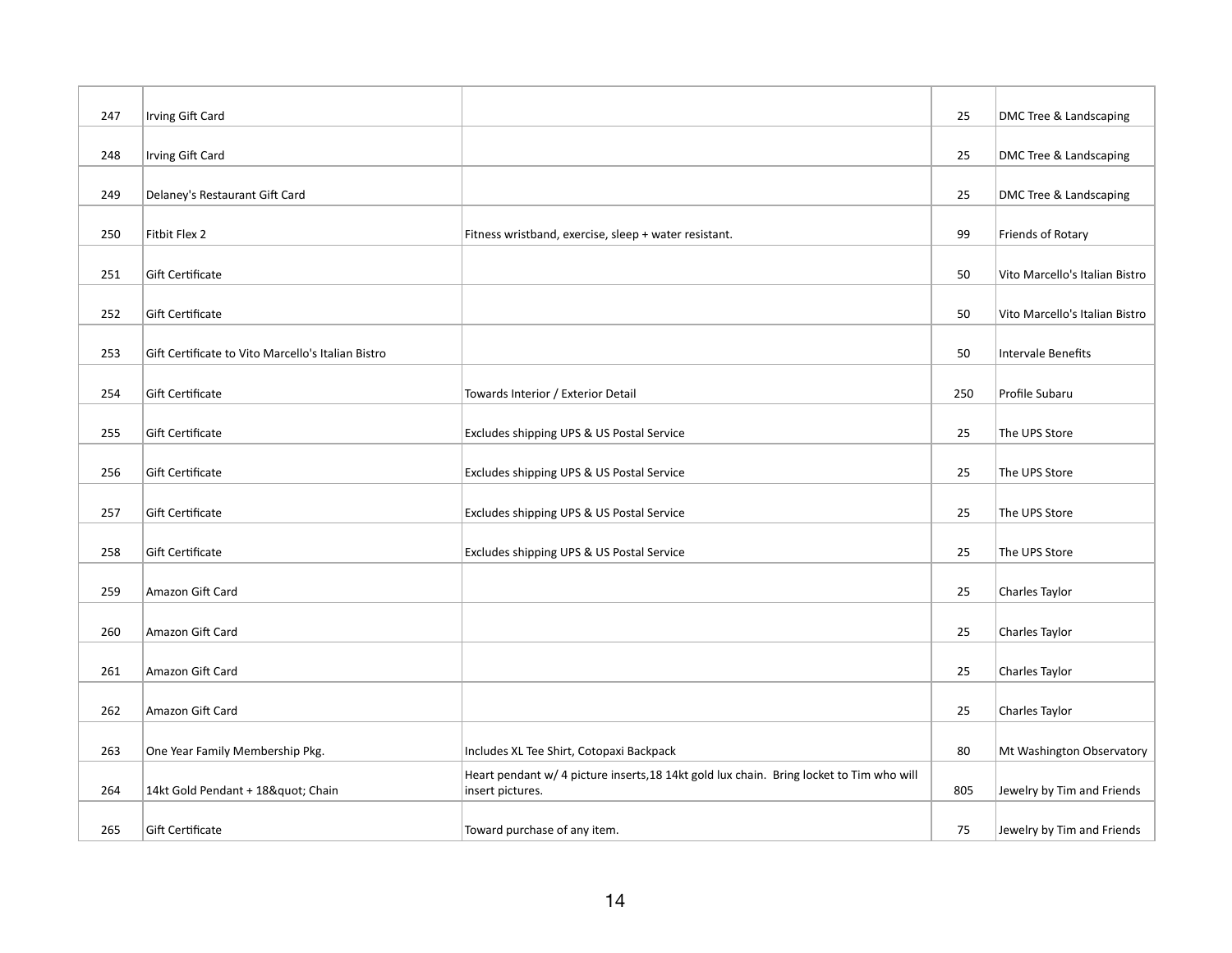| 266 | <b>Gift Certificate</b>                | Toward purchase of any item.                                                                                                                                                                                                                     | 75  | Jewelry by Tim and Friends |
|-----|----------------------------------------|--------------------------------------------------------------------------------------------------------------------------------------------------------------------------------------------------------------------------------------------------|-----|----------------------------|
| 267 | <b>Gift Certificate</b>                | Toward purchase of any item.                                                                                                                                                                                                                     | 75  | Jewelry by Tim and Friends |
| 268 | Gift Certificate                       | Toward purchase of any item.                                                                                                                                                                                                                     | 75  | Jewelry by Tim and Friends |
| 269 | <b>Gift Certificate</b>                | Not Valid for purchase of Lottery Tickets.                                                                                                                                                                                                       | 20  | Vista Bev and Market       |
| 270 | <b>Gift Certificate</b>                | Not Valid for purchase of Lottery Tickets.                                                                                                                                                                                                       | 20  | Vista Bev and Market       |
| 271 | Hive to Bottle Tour and Tasting for 10 | Learn about the history of Ossipee, what mead is, and how to enjoy it. Find out about<br>bees, honey & the impact of local agriculture on quality and flavor of mead. Fun activity<br>for family and friands. Both advestional and ontertaining! | 100 | Sap House Meadery          |
| 272 | Hive to Bottle Tour and Tasting for 10 | Learn about the history of Ossipee, what mead is, and how to enjoy it. Find out about<br>bees, honey & the impact of local agriculture on quality and flavor of mead. Fun activity<br>for family and friands Doth advestional and ontertaining!  | 100 | Sap House Meadery          |
| 273 | Hive to Bottle Tour and Tasting for 10 | Learn about the history of Ossipee, what mead is, and how to enjoy it. Find out about<br>bees, honey & the impact of local agriculture on quality and flavor of mead. Fun activity<br>for family and friands Doth advestional and ontertaining!  | 100 | Sap House Meadery          |
| 274 | Hive to Bottle Tour & Tasting for 10   | Learn about the history of Ossipee, what mead is, and how to enjoy it. Find out about<br>bees, honey & the impact of local agriculture on quality and flavor of mead. Fun activity<br>for family and friands. Roth aducational and ontortaining! | 100 | Sap House Meadery          |
| 275 | Sea Dogs Tickets                       | 4 General admission seat tickets to any game through June, 2022.                                                                                                                                                                                 | 44  | <b>Portland SeaDogs</b>    |
| 276 | Autographed Baseball                   | Kevin Plawecki, Catcher for Boston Red Sox, autographed baseball.                                                                                                                                                                                | 150 | <b>Boston Red Sox</b>      |
| 277 | Hannaford Gift Certificate             | Shop Hannaford for all of your grocery needs.                                                                                                                                                                                                    | 50  | Friends of Rotary          |
| 278 | Hannaford Gift Card                    | Shop Hannaford for all of your grocery needs.                                                                                                                                                                                                    | 50  | Friends of Rotary          |
| 279 | <b>Hannaford Gift Card</b>             | Shop Hannaford for all of your grocery needs.                                                                                                                                                                                                    | 50  | Friends of Rotary          |
| 280 | <b>Hannaford Gift Card</b>             | Shop Hannaford for all of your grocery needs.                                                                                                                                                                                                    | 50  | Friends of Rotary          |
| 281 | 30 Min. Custom Massage                 |                                                                                                                                                                                                                                                  | 55  | Tracy P Hall, LMT          |
| 282 | Gift Card                              | Enjoy breakfast or lunch at Beas Cafe in Conway.                                                                                                                                                                                                 | 10  | Bea's Cafe                 |
| 283 | Gift Card                              | Enjoy breakfast or lunch at Beas Cafe in Conway.                                                                                                                                                                                                 | 10  | Bea's Cafe                 |
| 284 | <b>Gift Card</b>                       | Enjoy breakfast or lunch at Beas Cafe in Conway.                                                                                                                                                                                                 | 10  | Bea's Cafe                 |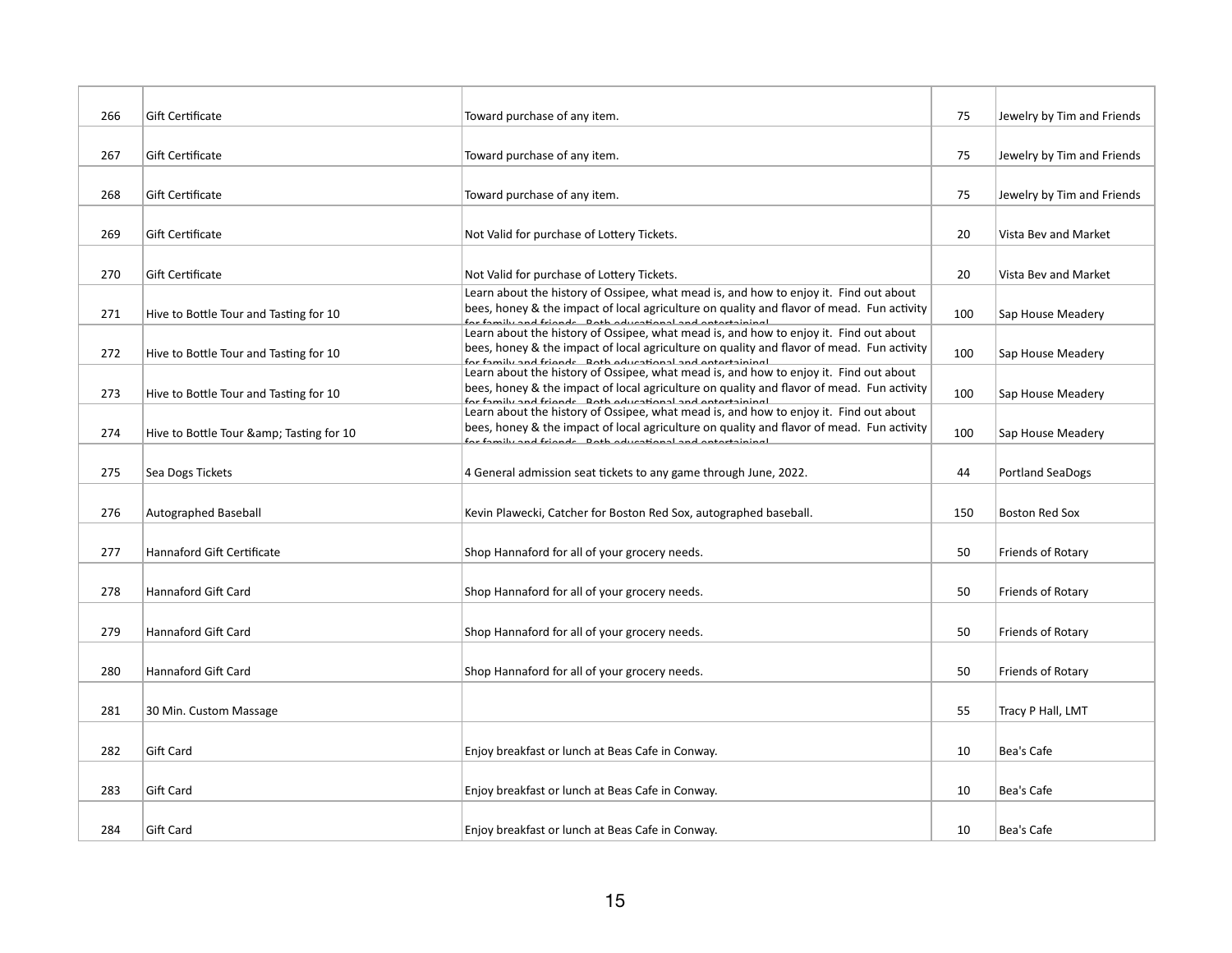| 285 | Gift Card                           | Enjoy breakfast or lunch at Beas Cafe in Conway.                                                                                                                          | 10  | Bea's Cafe                     |
|-----|-------------------------------------|---------------------------------------------------------------------------------------------------------------------------------------------------------------------------|-----|--------------------------------|
| 286 | Penguin Gift Card                   | Enjoy shopping in North Conway Village thanks to GB Carrier Corp.                                                                                                         | 50  | G B Carrier                    |
| 287 | Poppy & Vale Gift Card              | Poppy & Vale is right behind Front Side Grind. Enjoy shopping in North Conway Village<br>thanks to GB Carrier Corp.                                                       | 50  | G B Carrier                    |
| 288 | Front Side Grind Gift Card          | Enjoy shopping in North Conway Village.                                                                                                                                   | 50  | G B Carrier                    |
| 289 | Zebs General Store Gift Certificate | Enjoy shopping in North Conway Village.                                                                                                                                   | 50  | G B Carrier                    |
| 290 | Soyfire Candle Gift Card            | Enjoy shopping in North Conway Village.                                                                                                                                   | 50  | G B Carrier                    |
| 291 | 1 Hour Ice Time with Rentals.       | Wonderful opportunity for a birthday party or celebration of any sort. Want to host a<br>family gathering with some fun? Consider this as a family gift for the holidays. | 245 | Ham Ice Arena                  |
| 292 | Gift Card                           | For the Thrift Shop located on campus of the Gibson Center.                                                                                                               | 20  | Gibson Center for Senior Serv  |
| 293 | Gift Card                           | For the Thrift Shop located on campus of the Gibson Center.                                                                                                               | 20  | Gibson Center for Senior Serv  |
| 294 | Gift Card                           | For the Thrift Shop located on campus of the Gibson Center.                                                                                                               | 20  | Gibson Center for Senior Serv  |
| 295 | Gift Card                           | For the Thrift Shop located on campus of the Gibson Center.                                                                                                               | 20  | Gibson Center for Senior Serv  |
| 296 | Gift Card                           | Best Pizza North of the Bronx.                                                                                                                                            | 25  | Elvio's Pizzeria               |
| 297 | Gift Card                           | Best Pizza North of the Bronx.                                                                                                                                            | 25  | Elvio's Pizzeria               |
| 298 | Gift Card                           | Best Pizza North of the Bronx.                                                                                                                                            | 25  | Elvio's Pizzeria               |
| 299 | Gift Card                           |                                                                                                                                                                           | 15  | Flossie's General Store        |
| 300 | Gift Card                           |                                                                                                                                                                           | 15  | Flossie's General Store        |
| 301 | Gift Card                           |                                                                                                                                                                           | 15  | <b>Flossie's General Store</b> |
| 302 | <b>Hannaford Gift Card</b>          |                                                                                                                                                                           |     |                                |
|     |                                     |                                                                                                                                                                           | 25  | Vernon E. Smith & Son, Plumb   |
| 303 | Hannaford Gift Card                 |                                                                                                                                                                           | 25  | Vernon E. Smith & Son, Plumb   |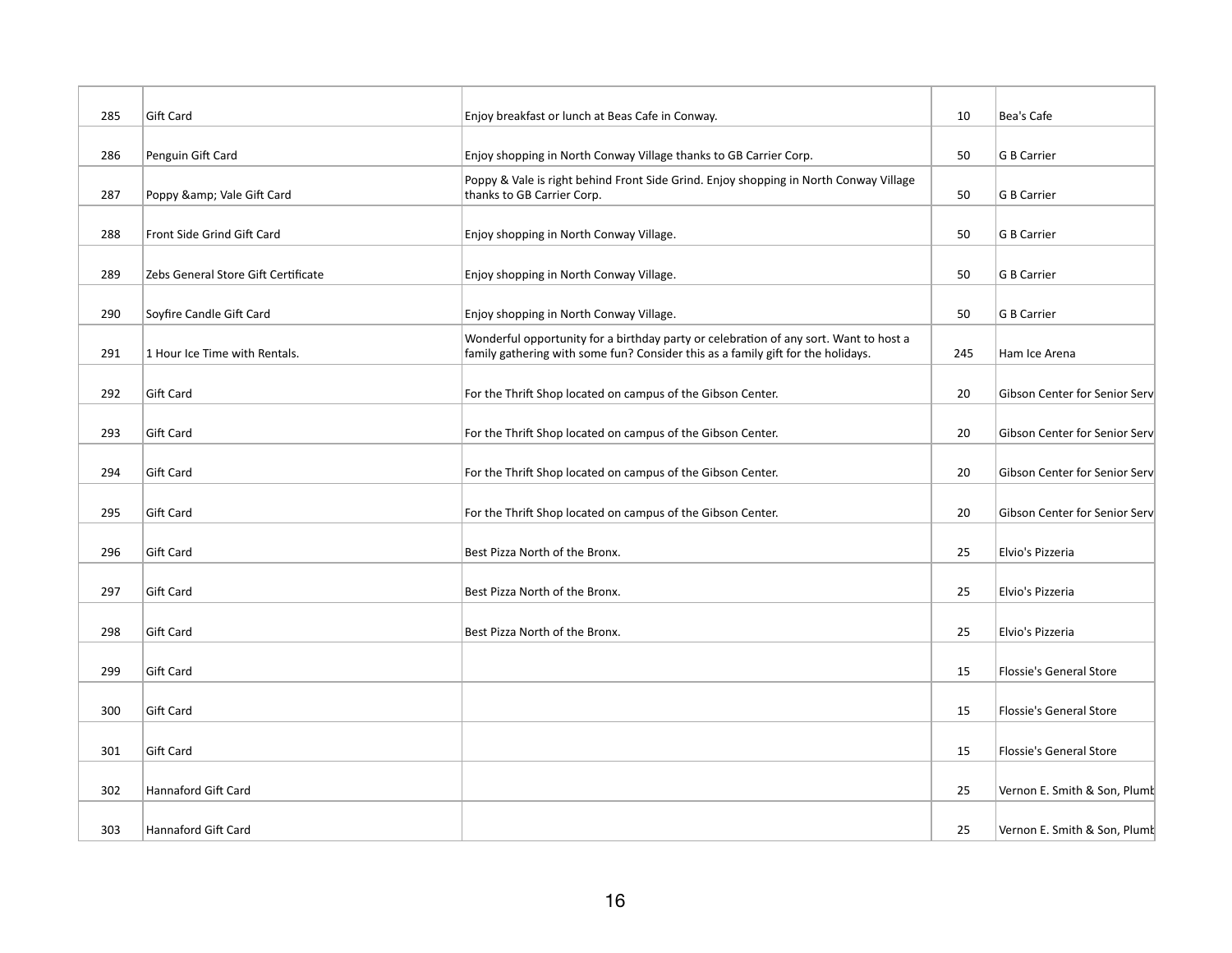| 304 | Shaws Supermarket Gift Card |                                                                                                | 25  | Vernon E. Smith & Son, Plumt  |
|-----|-----------------------------|------------------------------------------------------------------------------------------------|-----|-------------------------------|
| 305 | Shaws Supermarket Gift Card |                                                                                                | 25  | Vernon E. Smith & Son, Plumt  |
| 306 | Gift Certificate            |                                                                                                | 25  | Wildcat Inn & Tavern          |
| 307 | Gift Card                   |                                                                                                | 25  | Wildcat Inn & Tavern          |
| 308 | Wildcat Hat                 |                                                                                                | 18  | Wildcat Inn & Tavern          |
| 309 | Wildcat Long Sleeved Shirt  |                                                                                                | 22  | Wildcat Inn & Tavern          |
| 310 | <b>Wool Blanket</b>         | Twin Size, Blue Check design, stitched edges.                                                  | 95  | Ragged Mountain               |
| 311 | 16" x 24" Printed Photo     | Waltz of Giants - Elephant Walk                                                                | 160 | Anita Held - Embrace the Grad |
| 312 | Wing & Son Antique Piano    | In very good shape, does need to be tuned. Free delivery within 25 miles.                      | 500 | Bethany Avina                 |
| 313 | Gift Certificate            | Haircut with Bonnie                                                                            | 40  | Root Cellar w Bonnie Ellis    |
| 314 | Gift Box + Gloves           | Aveda hand and food relief gift box set & beautiful off white gloves with fur.                 | 80  | Root Cellar with Andrea       |
| 315 | Haircut with Kallie King    |                                                                                                | 40  | Root Cellar with Kallie King  |
| 316 | <b>Golf Balls</b>           | 1 Dozen Taylor Made Burner Golf Balls                                                          | 40  | Direct Exposure               |
| 317 | Golf Balls                  | 1 Dozen Taylor Made Burner Golf Balls                                                          | 40  | Direct Exposure               |
| 318 | Fly Collection              | Superfly Fly Collection of 9 Flies                                                             | 25  | North Country Angler          |
| 319 | Book                        | Book signed by local author Steve Anglers Fly Fishing New Hampshires Secret Waters             | 22  | North Country Angler          |
| 320 | Gift Certificate            |                                                                                                | 25  | The Original Cigar Bar        |
| 321 | Book on CD                  | John Paul Jones by Evan Thomas. Biography of the Father of the American Navy 12 CDs<br>14 hrs. | 45  | Kennedy Insurance Agency      |
| 322 | 1 Quart of Maple Syrup      | Grade A Dark Pure Maple Syrup made in Sandwich NH                                              | 28  | Valley Artisans & Vintage Mar |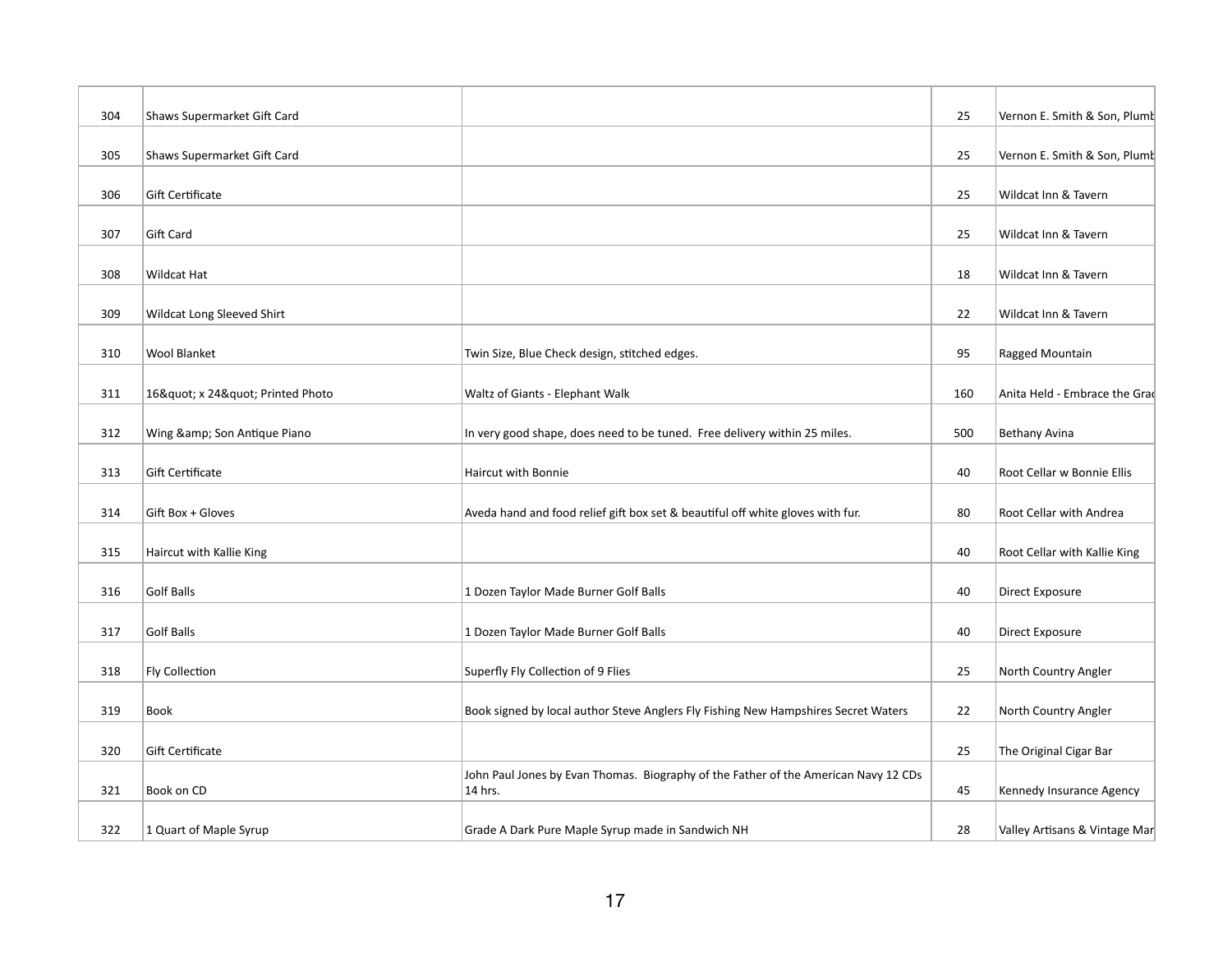| 323 | 1 Quart of Maple Syrup  | Grade A Dark Pure Maple Syrup made in Sandwich NH                                     | 28  | Valley Artisans & Vintage Mar        |
|-----|-------------------------|---------------------------------------------------------------------------------------|-----|--------------------------------------|
| 324 | 1 Quart of Maple Syrup  | Grade A Dark Pure Maple Syrup made in Sandwich NH                                     | 28  | Valley Artisans & Vintage Mar        |
| 325 | 1 Quart of Maple Syrup  | Grade A Dark Pure Maple Syrup made in Sandwich NH                                     | 28  | Valley Artisans & Vintage Mar        |
| 326 | Gift Card               |                                                                                       | 20  | <b>Bagels Plus</b>                   |
| 327 | Gift Card               |                                                                                       | 25  | The Original Cigar Bar               |
| 328 | 1 Month of Facility Use |                                                                                       | 90  | Integrity Health Coaching Cen        |
| 329 | Gift Certificate        | 4 Classes of your choice of dance, preschool to adult                                 | 48  | Jeanne Limmer Dance Center           |
| 330 | Gift Card               | Best Pizza North of the Bronx                                                         | 25  | Elvio's Pizzeria                     |
| 331 | Gift Card               |                                                                                       | 20  | Peking Sunrise Restaurant and        |
| 332 | Gift Card               | 30 Minute Training Session                                                            | 30  | Palmers Peak Performance Co          |
| 333 | Gift Certificate        | 30 Minute Training Session                                                            | 30  | Palmers Peak Performance Co          |
| 334 | <b>Gift Certificate</b> | 30 Minute Training Session                                                            | 30  | Palmers Peak Performance Co          |
| 335 | Gift Card               | 30 Minute Training Session                                                            | 30  | Palmers Peak Performance Co          |
| 336 | Weekend for Your Pet    | 6pm Friday - 12pm Sunday - Give your pet the gift of play. Must call for appointment. | 110 | Pet Rendezvous                       |
| 337 | Day of Play             | All day play for your pet                                                             | 35  | Pet Rendezvous                       |
| 338 | Day of Play             | All day of play for your pet                                                          | 35  | Pet Rendezvous                       |
| 339 | Day of Play             | All Day Play for Your Pet                                                             | 35  | Pet Rendezvous                       |
| 340 | Gift Certificate        |                                                                                       | 10  | Nancy's Alterations & Yarn Sh        |
| 341 | Gift Certificate        | To Class Rental or store Items. Private Lessons excluded.                             | 165 | <b>Telling Tails Training Center</b> |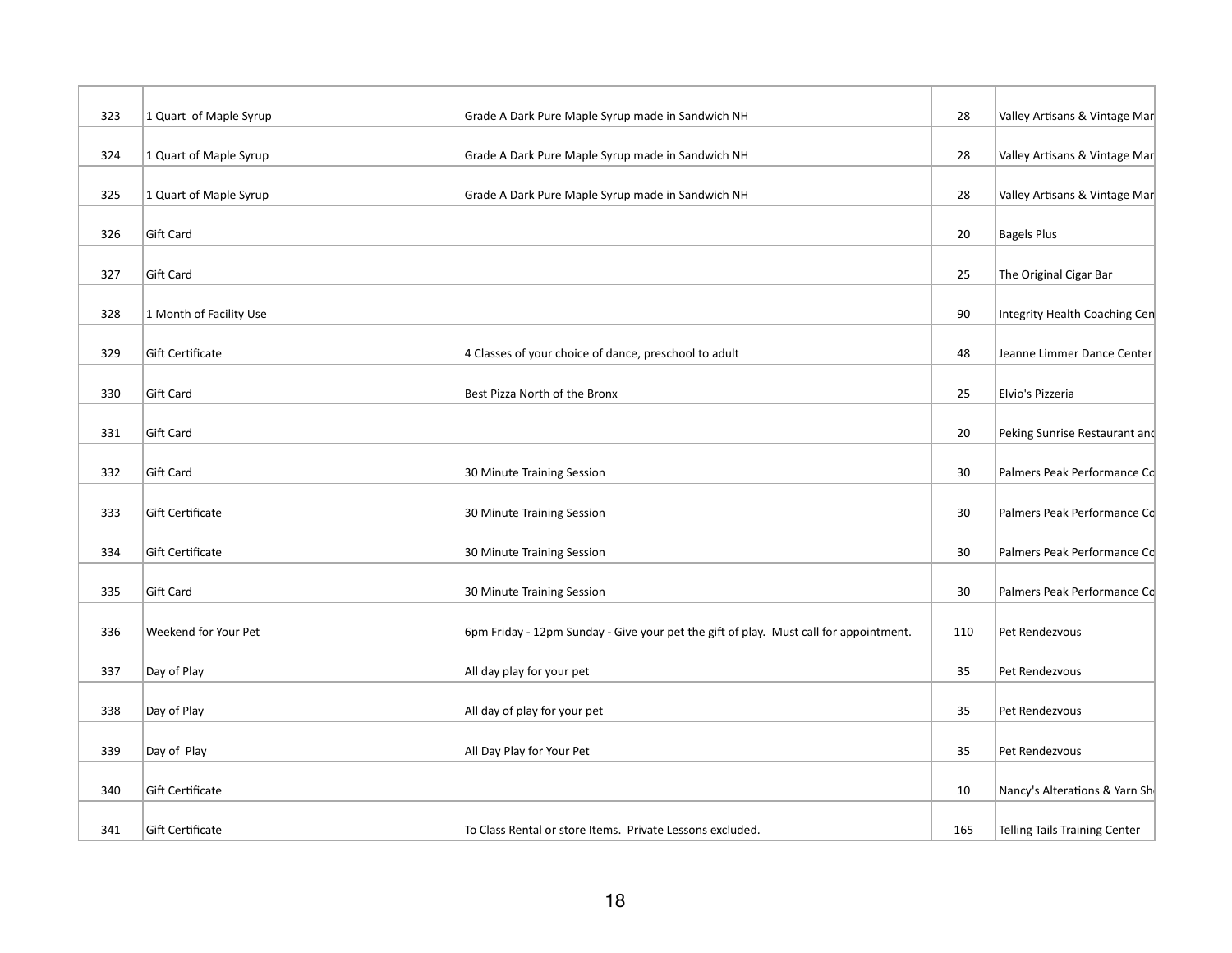| 342 | Gift Certificate        | New Patient Service Package - Comprehensive exam, x-ray as needed, prophylactic<br>cleaning, periodontal charting and oral cancer screening. | 324 | Conway Family Dental            |
|-----|-------------------------|----------------------------------------------------------------------------------------------------------------------------------------------|-----|---------------------------------|
| 343 | Gift Certificate        |                                                                                                                                              | 25  | <b>Hobbs Tavern</b>             |
| 344 | Gift Certificate        | Towards nail services                                                                                                                        | 20  | Katie's Nails                   |
| 345 | Silver Dollar           | 2021 Type II American Silver Dollar. Very unique, This is the first year of design change.<br>Single Eagle On Back.                          | 45  | Kennedy Insurance Agency        |
| 346 | Frozen Cake Coupon      | 1 Small Ice Cream or Frozen Yogurt Cake (for 4-6 people)                                                                                     | 18  | Ben & Jerry's                   |
| 347 | Hammock                 | Green nylon double hammock                                                                                                                   | 60  | <b>Eastern Mountain Sports</b>  |
| 348 | Elan Downhill Skis      | Elan Explorer 176 Perfect for young adult beginner or intermediate. Bindings included,<br>Binding adjustment included.                       | 500 | Gorham Bike & Ski               |
| 349 | Elan Downhill Skis      | Elan Explorer 160 skis w/bindings. Perfect for young adult. Beginner to intermediate.<br>Binding adjustment included.                        | 500 | Gorham Bike & Ski               |
| 350 | Gift Card               |                                                                                                                                              | 25  | <b>Hobbs Tavern</b>             |
| 351 | Case of copy paper      | 1 Case of paper                                                                                                                              | 37  | <b>Anchor Business Services</b> |
| 352 | <b>Gift Certificate</b> | Dinner for 2 at the Ledges Restaurant                                                                                                        | 124 | White Mountain Hotel & Resc     |
| 353 | Gift Certificate        | 1 Night Lodging Midweek w/ Breakfast                                                                                                         | 400 | White Mountain Hotel & Resd     |
| 354 | Gift Certificate        | Toward a flower arrangement                                                                                                                  | 25  | Designed Gardens Flower Stud    |
| 355 | Gift Certificate        | Toward a flower arrangement                                                                                                                  | 25  | Designed Gardens Flower Stud    |
| 356 | Gift Certificate        | Toward a flower arrangement                                                                                                                  | 25  | Designed Gardens Flower Stu     |
| 357 | Gift Certificate        | Toward a flower arrangement                                                                                                                  | 25  | Designed Gardens Flower Stud    |
| 358 | Gift Certificate        | All natural, wood fired, clay oven pizza                                                                                                     | 25  | <b>Flatbread Company</b>        |
| 359 | Gift Certificate        | All natural, wood fired, clay oven pizza                                                                                                     | 25  | <b>Flatbread Company</b>        |
| 360 | <b>Gift Certificate</b> | All natural, wood fired, clay oven pizza                                                                                                     | 25  | <b>Flatbread Company</b>        |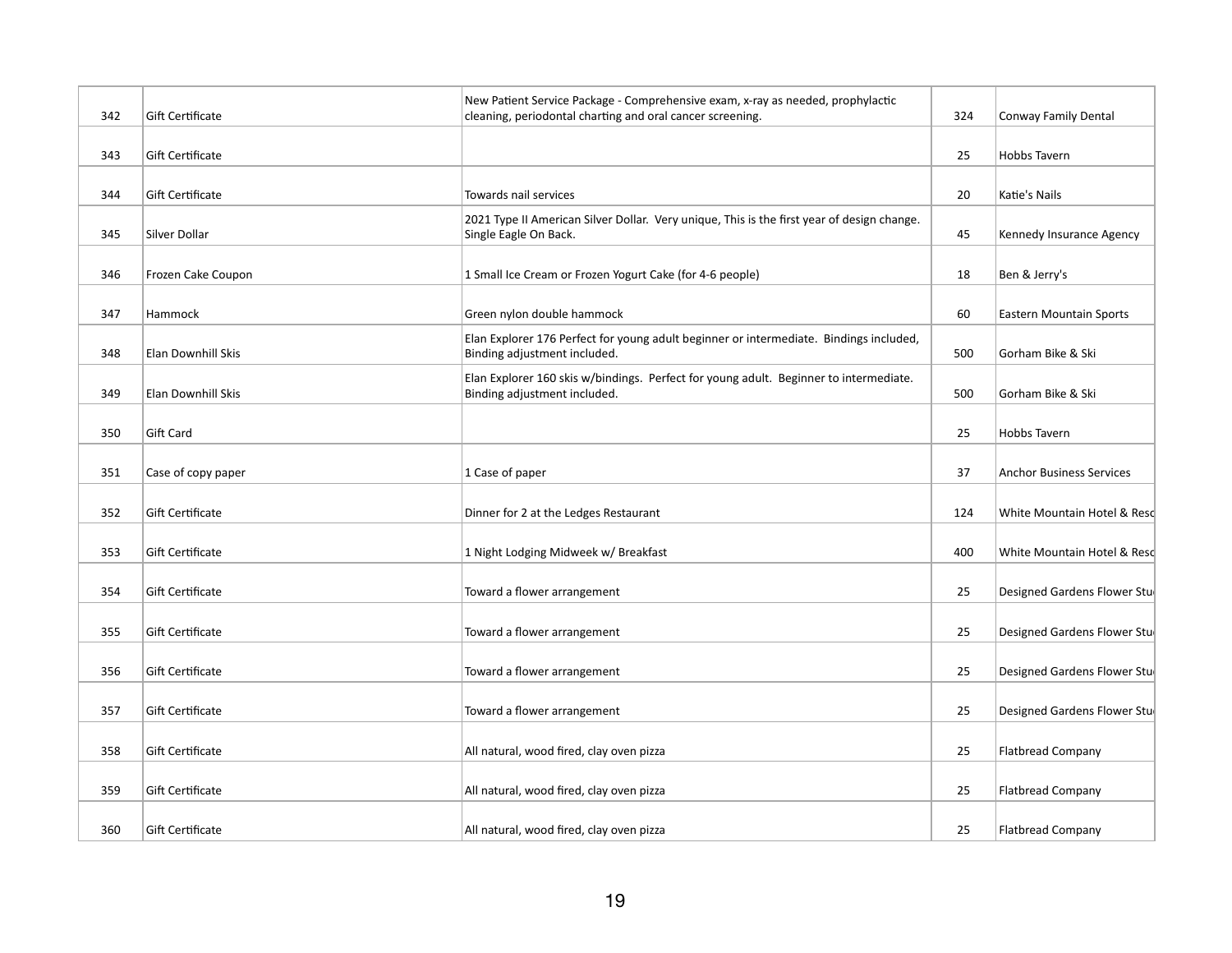| 361 | <b>Gift Certificate</b>       | All natural, wood fired, clay oven pizza                                                                                                                                                                                           | 25   | <b>Flatbread Company</b>    |
|-----|-------------------------------|------------------------------------------------------------------------------------------------------------------------------------------------------------------------------------------------------------------------------------|------|-----------------------------|
|     |                               |                                                                                                                                                                                                                                    |      |                             |
| 362 | <b>Complimentary Pass</b>     | Drive yourself to the top of Mt. Washington - a thrill a minute.                                                                                                                                                                   | 45   | Mount Washington Auto Road  |
| 363 | <b>Complimentary Pass</b>     | Drive yourself to the top of Mt. Washington - a thrill a minute.<br>Laser Tag (up to 15 people including adults) 2 hr. event includes bowling and eSports +                                                                        | 45   | Mount Washington Auto Road  |
| 364 | Laser Tag / Bowling / eSports | multi game session of laser tag. BYO or order pizza and cake. Ages 7 and up.<br>Docoruntion at: Whitel akoCnoodway.com /Docoruntion.narty                                                                                          | 269  | White Lake Speedway & Laser |
| 365 | Laser Tag / Bowling / eSports | Laser Tag (up to 15 people including adults) 2 hr. event includes bowling and eSports +<br>multi game session of laser tag. BYO or order pizza and cake. Ages 7 and up.<br>Decemption at: Whitel akeCnoodway.com /Decemption narty | 269  | White Lake Speedway & Laser |
| 366 | Laser Tag & Bowling           | Group of up to 5 to bowl for 1 hour and play a multi game session of laser tag. Bowlers<br>can play as many games and frames as they can in 1 hour.                                                                                | 86   | White Lake Speedway & Laser |
| 367 | Laser Tag & Bowling           | Group of up to 5 to bowl for 1 hour and play a multi game session of laser tag. Bowlers<br>can play as many games and frames as they can in 1 hour.                                                                                | 86   | White Lake Speedway & Laser |
| 368 | <b>Admission Ticket</b>       | Admission for 1. Expires 11/11/2022                                                                                                                                                                                                | 12   | Mt. Valley Mall Cinemas 7   |
| 369 | Admission for 1               | Admission ticket for 1 person. Expires 11/11/2022                                                                                                                                                                                  | 12   | Mt. Valley Mall Cinemas 7   |
| 370 | Admission for 1               | Admission ticket for 1 person. Expires 11/11/2022                                                                                                                                                                                  | 12   | Mt. Valley Mall Cinemas 7   |
| 371 | Admission for 1               | Admission ticket for 1 person Expires 11/11/2022                                                                                                                                                                                   | 12   | Mt. Valley Mall Cinemas 7   |
| 372 | Admission for 1               | Admission ticket for 1 person Expires 11/11/2022                                                                                                                                                                                   | 12   | Mt. Valley Mall Cinemas 7   |
| 373 | Admission for 1               | Admission ticket for 1 person Expires 11/11/2022                                                                                                                                                                                   | 12   | Mt. Valley Mall Cinemas 7   |
| 374 | Admission for 1               | Admission ticket for 1 person Expires 11/11/2022                                                                                                                                                                                   | 12   | Mt. Valley Mall Cinemas 7   |
| 375 | Admission for 1               | Admission ticket for 1 person Expires 11/11/2022                                                                                                                                                                                   | 12   | Mt. Valley Mall Cinemas 7   |
| 376 | Admission for 1               | Admission ticket for 1 person Expires 11/11/2022                                                                                                                                                                                   | 12   | Mt. Valley Mall Cinemas 7   |
| 377 | Admission for 1               | Admission ticket for 1 person Expires 11/11/2022                                                                                                                                                                                   | 12   | Mt. Valley Mall Cinemas 7   |
| 378 | 2 Queen Anne End Tables       | Excellent Condition. Matching tables.                                                                                                                                                                                              | 350  | Friends of Rotary           |
| 379 | Diamond Pendant & Chain       | One 14K yellow gold diamond pendant + 18 chain- weight 5.4 grams, 40 diamonds being<br>1.0 carat total. Piece is 1 high (May be converted to white)                                                                                | 1495 | North Country Fair Jewelers |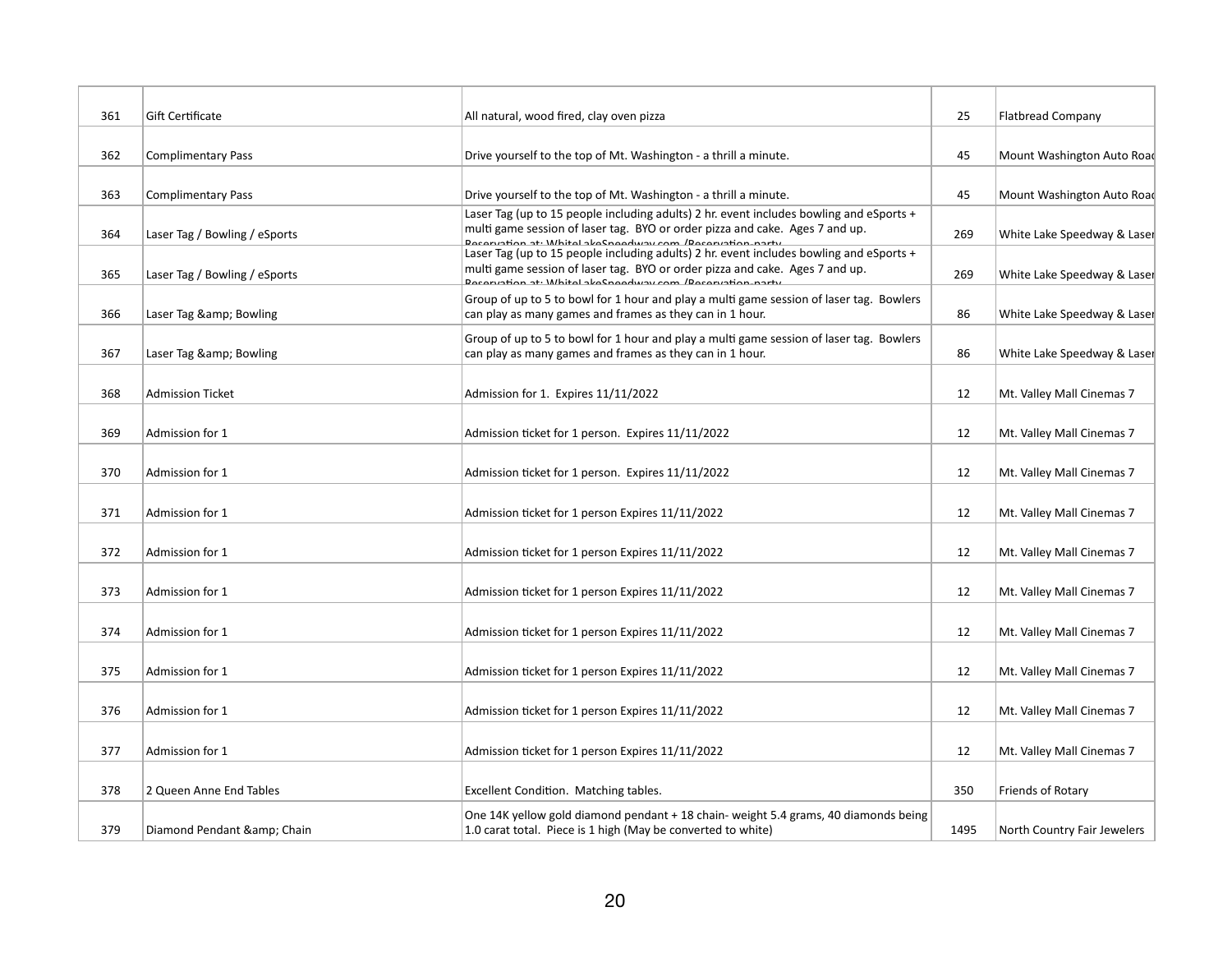| 380 | Gift Cert for Services                  | \$100 toward services & Goodie bag - 2 water bottles, car cell phone holder, puzzle,<br>White Mountain Dental Bag.                   | 125 | White Mountain Dental          |
|-----|-----------------------------------------|--------------------------------------------------------------------------------------------------------------------------------------|-----|--------------------------------|
| 381 | Pendant                                 | Hand Made Pendant                                                                                                                    | 125 | Karen Eisenberg                |
| 382 | Gift Certificate & Goodie Bag           | \$100 toward services & a Goodie bag - 1 water bottle and 1 coffee mug, car cell phone<br>holder, puzzle, White Mountain Dental Bag. | 125 | White Mountain Dental          |
| 383 | Gift Certificate                        | Breakfast or lunchsooo good!                                                                                                         | 25  | Priscilla's                    |
| 384 | Gift Certificate                        | Breakfast or lunchsooo good!                                                                                                         | 25  | Priscilla's                    |
| 385 | Gift Certificate                        | Breakfast or lunchsooo good!                                                                                                         | 25  | Carolyn's Valley Tailor Shop   |
| 386 | Case of Water                           | Keep hydrated with Discount Beverage                                                                                                 | 10  | Discount Beverage              |
| 387 | 1 Case of Water                         | Keep hydrated with Discount Beverage                                                                                                 | 10  | Discount Beverage              |
| 388 | <b>Watering Can</b>                     | Keep your flowers watered throughout the season.                                                                                     | 19  | Paris Farmers Union            |
| 389 | Bird Feeder and 25lbs Meaties           | Enjoy a new squirrel resistant bird feeder and 25 pounds of meaties.                                                                 | 60  | Paris Farmers Union            |
| 390 | Gift Certificate for Hair Cut           | With Susan Reeves                                                                                                                    | 40  | Susan Reeves at The Root Cell  |
| 391 | Gift Card                               | Rt 16A, Intervale, NH                                                                                                                | 25  | <b>Tuckermans Tavern</b>       |
| 392 | Gift Card                               | Rt 16A, Intervale, NH                                                                                                                | 25  | <b>Tuckermans Tavern</b>       |
| 393 | Gift Certificate                        | Rt 16A, Intervale, NH                                                                                                                | 25  | <b>Tuckermans Restaurant</b>   |
| 394 | Gift Certificate                        | Rt 16A, Intervale, NH                                                                                                                | 25  | Tuckermans Restaurant          |
| 395 | <b>Black Cap Grill Gift Certificate</b> | No. Conway                                                                                                                           | 50  | <b>Intervale Benefits</b>      |
| 396 | Gift Certificate                        |                                                                                                                                      | 25  | Cannell's Country Store        |
| 397 | Collectible T-Shirt                     | Cannells Old Fashioned Country Store shirt.                                                                                          | 25  | <b>Cannell's Country Store</b> |
| 398 | Gift Certificate                        | Repair or New Purchase                                                                                                               | 25  | <b>Granite State Glass</b>     |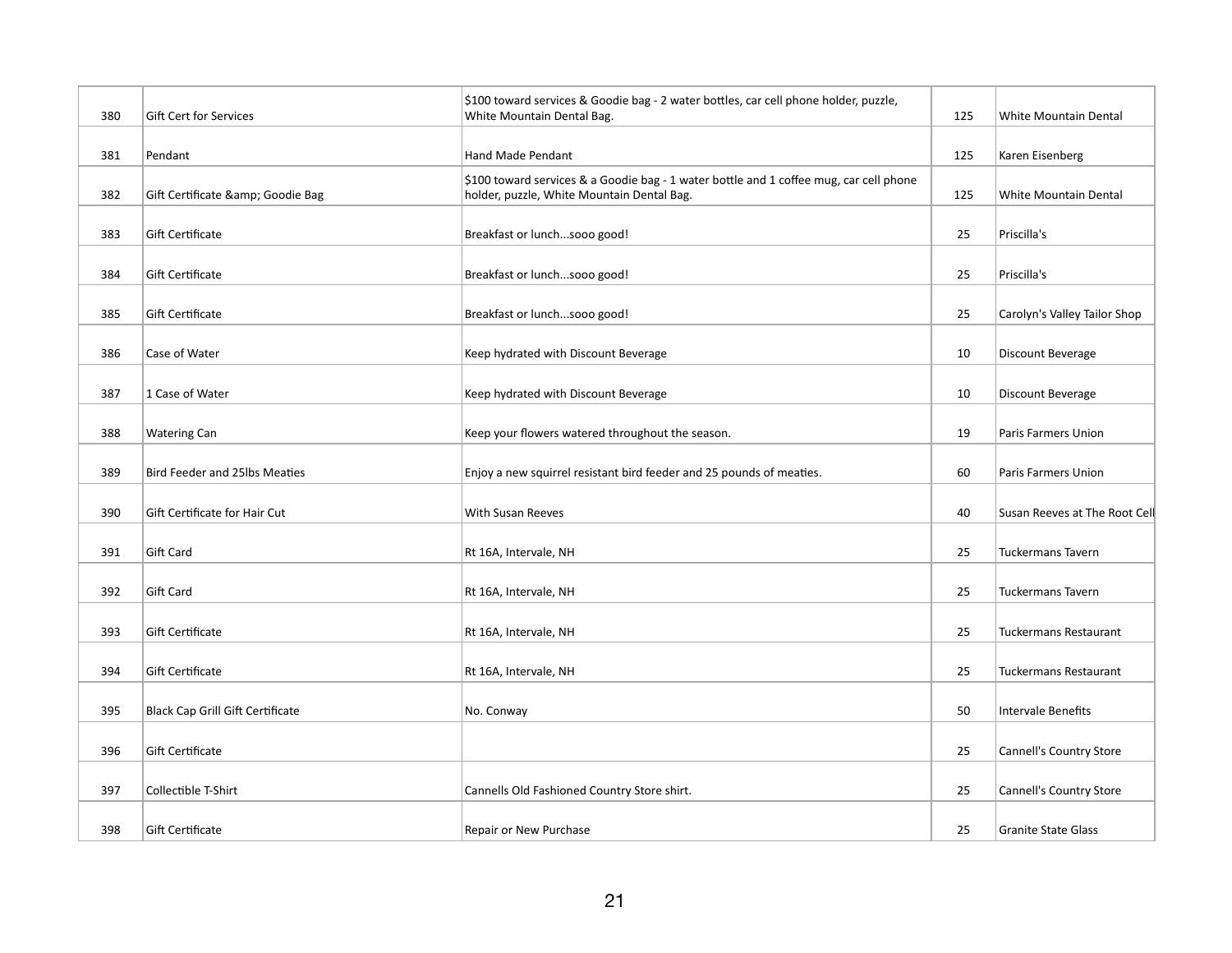| 399 | Gift Certificate             | Repair or New Purchase                                                                                                                       | 25  | <b>Granite State Glass</b>       |
|-----|------------------------------|----------------------------------------------------------------------------------------------------------------------------------------------|-----|----------------------------------|
| 400 | Gift Certificate             | Repair or New Purchase                                                                                                                       | 25  | <b>Granite State Glass</b>       |
| 401 | Shaw's Supermarket Gift Card |                                                                                                                                              | 40  | <b>Maclean Precision Machine</b> |
| 402 | Shaw's Supermarket Gift Card |                                                                                                                                              | 40  | <b>Maclean Precision Machine</b> |
| 403 | Shaw's Supermarket Gift Card |                                                                                                                                              | 25  | <b>Maclean Precision Machine</b> |
| 404 | Shaw's Supermarket Gift Card |                                                                                                                                              | 40  | <b>Maclean Precision Machine</b> |
| 405 | Rail Pass for 2              | Cog Railway trip for 2 up Mt. Washington. Valid for 1 year.                                                                                  | 160 | Mt Washington RR Company         |
| 406 | Gift Certificate             | <b>Toward Service</b>                                                                                                                        | 35  | Johnson Auto Care                |
| 407 | <b>Computer Tutoring</b>     | 1 hour computer tutoring in the comfort of yoru home. Valid only in Mt. Washington<br>Valley. No cash value. COVID Safety measures required. | 100 | Libby Computer                   |
| 408 | Gift Certificate             | Toward any fine antiques.                                                                                                                    | 25  | <b>Richard Plusch Antiques</b>   |
| 409 | Gift Certificate             | Toward any fine antiques.                                                                                                                    | 25  | <b>Richard Plusch Antiques</b>   |
| 410 | Gift Certificate             | Toward any fine antiques.                                                                                                                    | 25  | <b>Richard Plusch Antiques</b>   |
| 411 | Gift Certificate             | Toward any fine antiques.                                                                                                                    | 25  | <b>Richard Plusch Antiques</b>   |
| 412 | Gift Certificate             | toward fine and exotic firearms and supplies                                                                                                 | 100 | Veno Associates & Firearms       |
| 413 | Gift Certificate             | compliments of White Mountain Independents - Shop Local!                                                                                     | 20  | North Country Fair Jewelers      |
| 414 | Gift Certificate             | Compliments of the White Mountain Independents - Shop Local!                                                                                 | 20  | The Penguin                      |
| 415 | Gift Certificate             | compliments of the White Mountain Independents - Shop Locally                                                                                | 20  | Ragged Mountain                  |
| 416 | Gift Certificate             | Compliments of the White Mountain Independents - Shop Local.                                                                                 | 20  | Ravenwood Curio Shoppe           |
| 417 | Gift Certificate             | Compliments of the White Mountain Independents - Shop Local.                                                                                 | 20  | Root Cellar Aveda Salon and B    |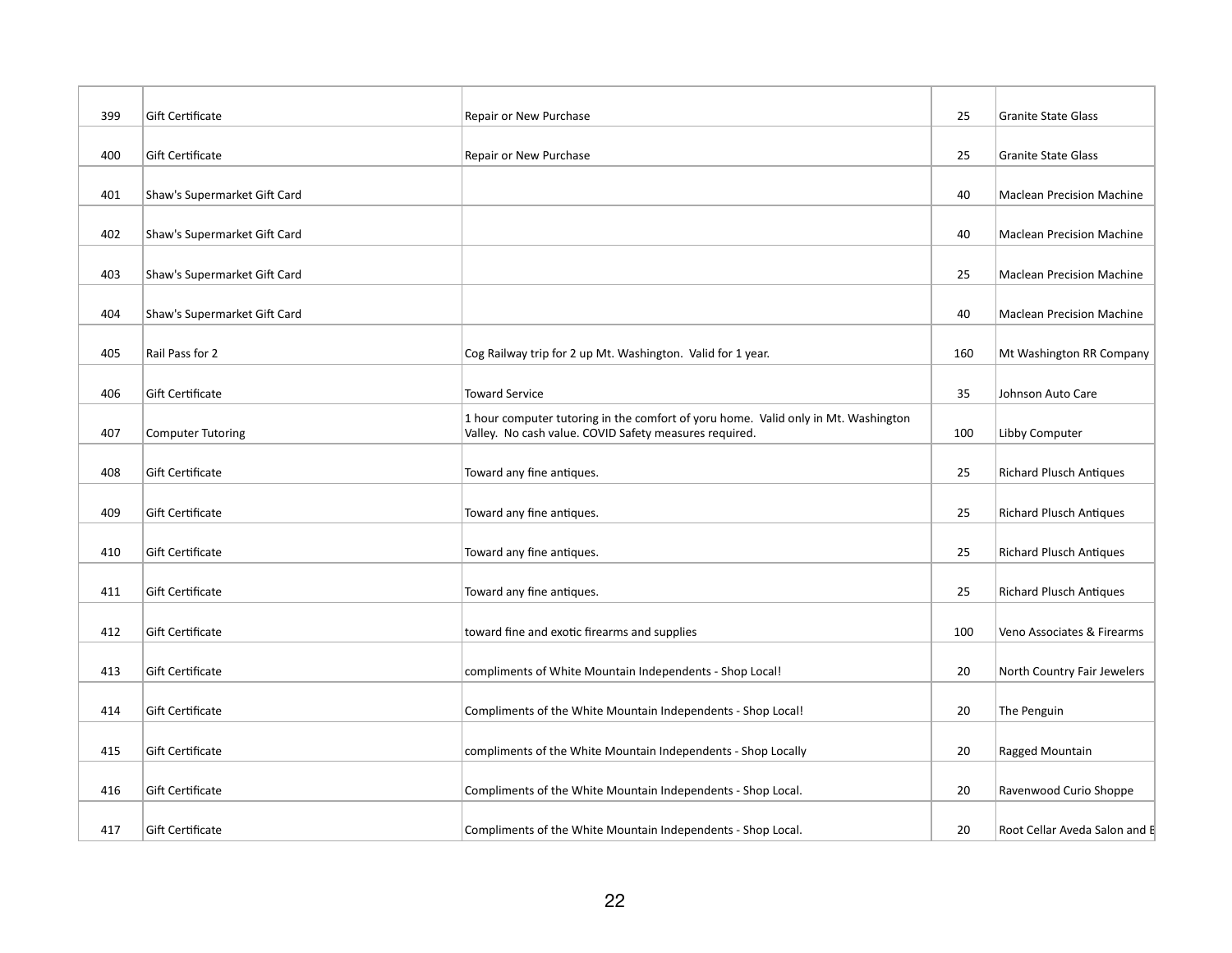| 418 | Gift Certificate    | May be used at New England Charms, Noco Loco Assoc. and Naked Bohemian. | 20  | The Naked Bohemian           |
|-----|---------------------|-------------------------------------------------------------------------|-----|------------------------------|
| 419 | Gift Certificate    | May be used at New England Charms, Noco Loco Assoc. and Naked Bohemian. | 20  | The Naked Bohemian           |
| 420 | Gift Certificate    | May be used at New England Charms, Noco Loco Assoc. and Naked Bohemian. | 20  | New England Charms           |
| 421 | Gift Certificate    | May be used at New England Charms, Noco Loco Assoc. and Naked Bohemian. | 20  | Noco Loco Imports/Naked Bol  |
| 422 | Gift Certificate    | Toward fine food!                                                       | 20  | <b>Boston Brothers</b>       |
| 423 | Gift Certificate    | Toward fine food!                                                       | 20  | <b>Boston Brothers</b>       |
| 424 | Gift Certificate    | Toward fine food!                                                       | 20  | <b>Boston Brothers</b>       |
| 425 | Gift Certificate    | Toward fine food!                                                       | 20  | <b>Boston Brothers</b>       |
| 426 | Gift Certificate    | Mystery Escape Room. (Private) Valid for up to 4 players.               | 120 | Mystery NH Escape Room       |
| 427 | Hand Made Butterfly | Hand Made Butterfly Art.                                                | 30  | Cassidy Gallery              |
| 428 | Artwork             | Handmade Columbia Art                                                   | 45  | Cassidy Gallery              |
| 429 | Framed Photo        | Sunrise at Mt. Kearsarge during 1998 NE Ice Storm, Size 15 x 19         | 100 | <b>Bob Grant Photography</b> |
| 430 | <b>Heating Oil</b>  | 100 Gallons of heating oil delivered within a 10 mile radius.           | 330 | Eastern Oil & Propane        |
| 431 | Fuel Oil            | 100 gallons of heating oil. expires 4.30.2022                           | 314 | White Mountain Oil           |
| 432 | Fuel Oil            | 100 Gallons of heating oil.                                             | 314 | White Mountain Oil           |
| 433 | Gift Certificate    | towards goods in store.                                                 | 25  | Hill's RVs                   |
| 434 | Gift Certificate    | towards goods in store.                                                 | 25  | Hill's RVs                   |
| 435 | Gift Certificate    | towards goods in store.                                                 | 25  | Hill's RVs                   |
| 436 | Gift Certificate    | towards goods in store.                                                 | 25  | Hill's RVs                   |